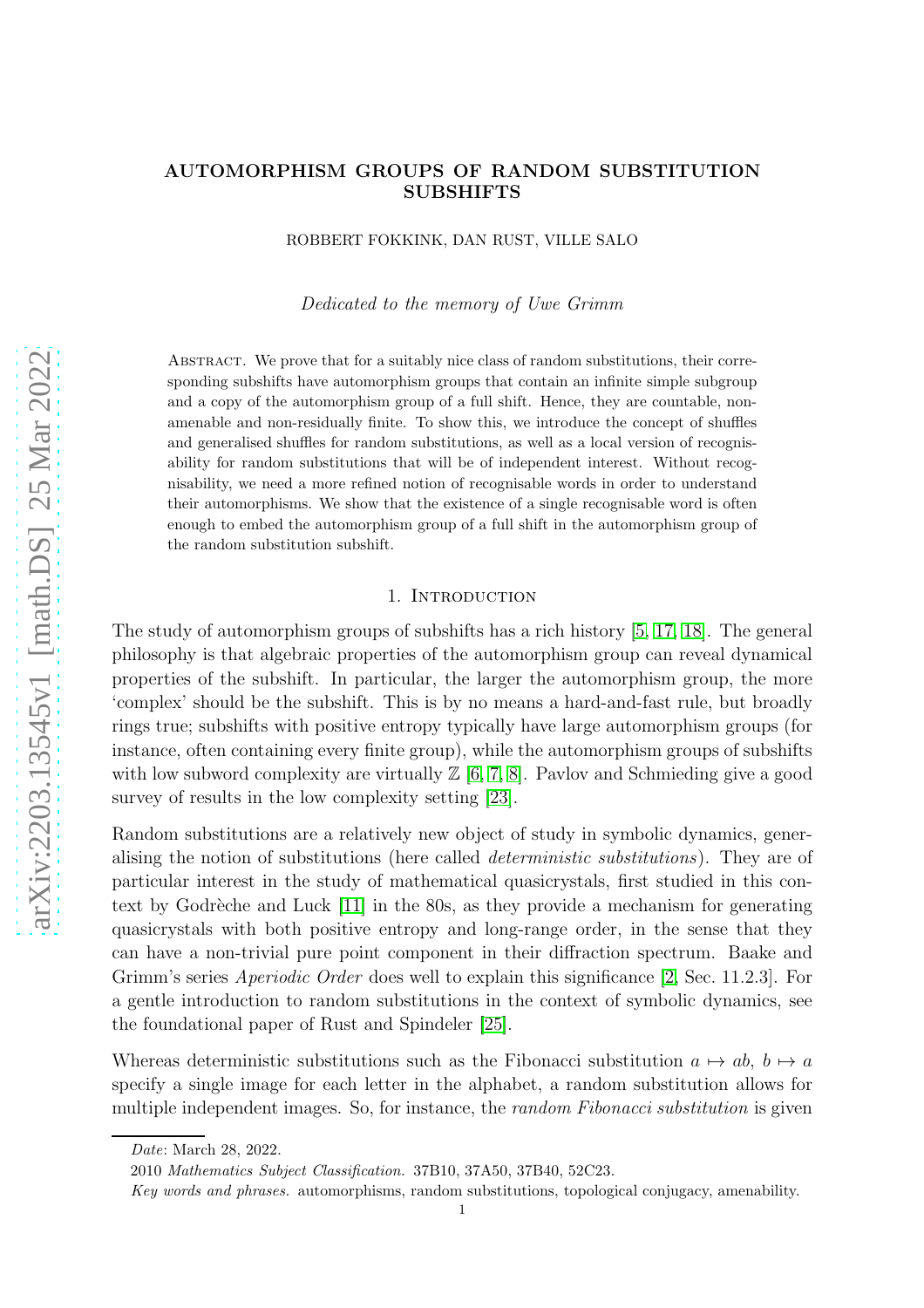by  $a \mapsto \{ab, ba\}, b \mapsto \{a\}$ , where each letter in a word can be independently mapped to one of its possible realisations under the random substitution. By considering all possible realisations under repeated applications of a random substitution, a language is produced and hence a subshift may be defined.

Under mild assumptions, the corresponding subshift is transitive and has positive entropy. The subshift retains many of the hierarchical properties of its deterministic counterpart (especially when the random substitution is recognisable), but positive entropy and a dense collection of minimal subsets mean that they also mirror aspects of more 'complex' subshifts, such as shifts of finite type. The study of random substitutions is still somewhat in its infancy, however aspects that have been studied already include their topological entropy [\[12\]](#page-27-8), measure theoretic entropy [\[13\]](#page-27-9), ergodic measures [\[15\]](#page-27-10), periodic points [\[24\]](#page-28-2), topological mixing [\[9,](#page-27-11) [20\]](#page-27-12), diffraction [\[4\]](#page-27-13) and connections to SFTs [\[14\]](#page-27-14). Here, we begin the first investigation of their automorphism groups. We focus on subgroups that can appear within the automorphism group and conditions that are necessary for such subgroups to appear.

Our main results concern the structure of certain subgroups of the automorphism group. Under some basic assumptions, we show that the automorphism group of a random substitution subshift contains an infinite simple subgroup (Theorem [3.13\)](#page-12-0), as well as the automorphism group of the full 2-shift (Theorem [4.4\)](#page-13-0). Section [2](#page-1-0) introduces the necessary notation and preliminaries on random substitution subshifts and automorphism groups of subshifts. In Section [3,](#page-5-0) we introduce the concept of shuffles and the shuffle group, which is an important class of automorphisms on which our main methods are based. Many of our methods rely on a notion of recognisability for random substitutions, which has been previously hinted at in previous work [\[24\]](#page-28-2), but which we fully investigate and exploit in Section [4;](#page-12-1) most notably proving an equivalence between recognisability and local recognisability for compatible random substitutions (Proposition [5.7\)](#page-16-0) in Section [5.](#page-14-0) Full recognisability is less ubiquitous in the random setting than in the deterministic setting (even the random Fibonacci substitution is not recognisable). So, it is important to study random substitutions that only satisfy weaker notations of recognisability. We introduce the concept of a word being recognisable. The existence of a single recognisable word is often enough to induce a weak hierarchical structure. Hence, when the random substitution is of constant length and admits at least one recognisable word in its language, we are still able to show in Section [6](#page-17-0) that the automorphism group of a full shift embeds in the automorphism group of the random substitution subshift (Theorem [6.12\)](#page-24-0).

### 2. Notation and preliminaries

<span id="page-1-0"></span>Let  $\mathcal{A} = \{a_1, \ldots, a_d\}$  be a finite alphabet with d letters, let  $\mathcal{A}^n$  denote the set of length-n words over A, and let  $|u| := n$  denote the length of the word  $u \in \mathcal{A}^n$ . Let  $\mathcal{A}^+ = \bigcup_{n=1}^{\infty} \mathcal{A}^n$ and let  $\mathcal{A}^* = \mathcal{A}^+ \cup \{\epsilon\}$ , where  $\epsilon$  is the *empty word*. Let  $\mathcal{A}^{\mathbb{Z}}$  denote the full shift over  $\mathcal{A}$ with the usual product topology and for  $x \in \mathcal{A}^{\mathbb{Z}}$  and  $j \geq i$ , write  $x_{[i,j]} := x_i \cdots x_j$ . Let  $\sigma: \mathcal{A}^{\mathbb{Z}} \to \mathcal{A}^{\mathbb{Z}}$  denote the usual shift action given by  $\sigma(x)_i := x_{i+1}$ . If  $u = u_0 \cdots u_n$  and  $v = v_0 \cdots v_m$  are words in  $\mathcal{A}^*$ , then their *concatenation* 

$$
uv = u_0 \cdots u_n v_0 \cdots u_m
$$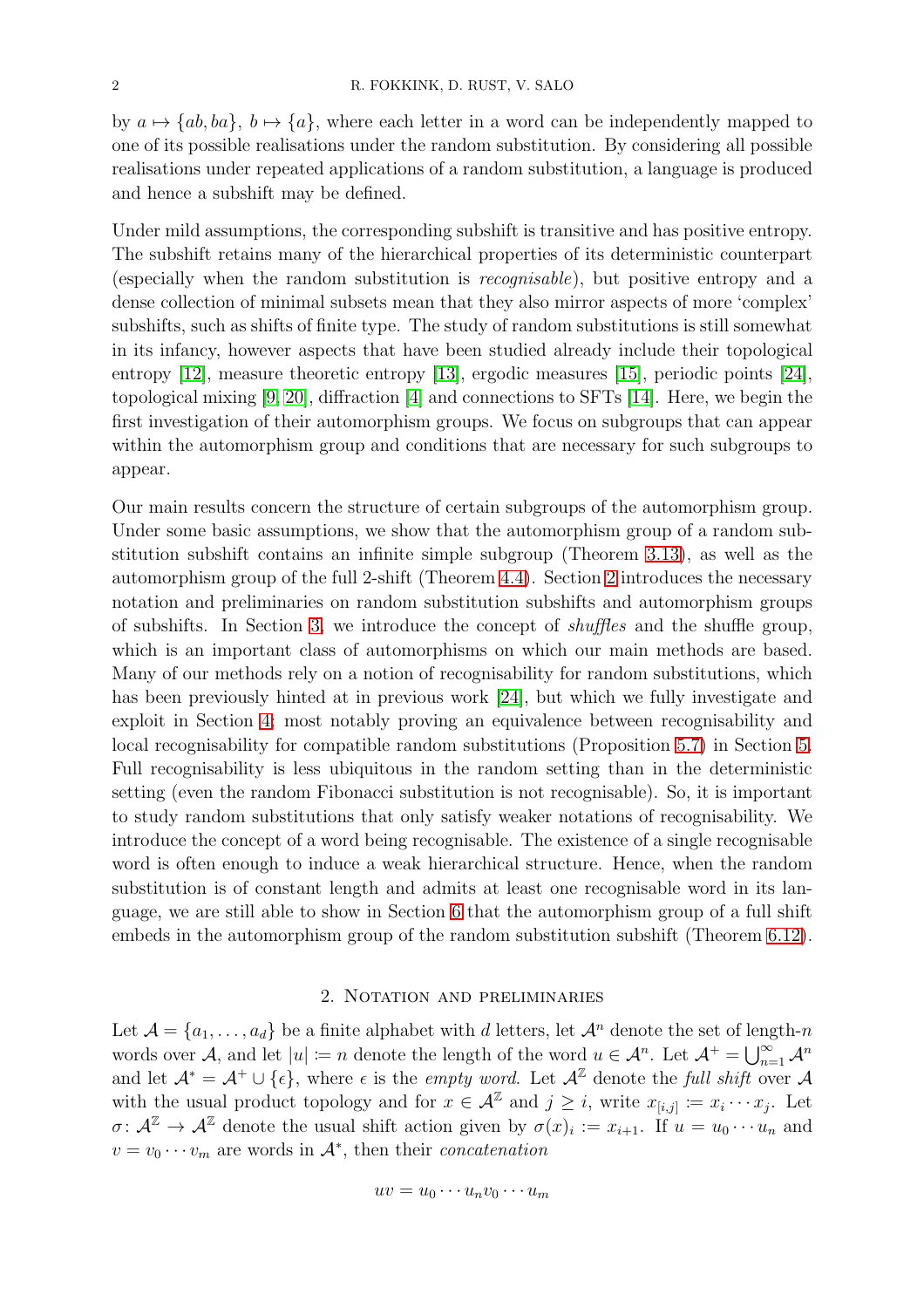is a word in  $A^*$  and the set  $A^*$  forms a monoid under concatenation with the identity given by the empty word  $\epsilon$ . If  $u \in \mathcal{A}^n$  is a finite word and v is a finite or (bi-)infinite word such that  $u_i = v_{k+i}$  for some k and all  $0 \leq i \leq n-1$ , then we say that u is a subword of v and write  $u \triangleleft v$ . If  $k = 0$  then we call u a prefix of v, and if  $k = |v| - n$  then we call u a suffix of v.

2.1. Random substitutions. If  $U, V \subseteq A^*$  are two non-empty sets of words, then we define their concatenation to be the set

$$
UV \coloneqq \{ uv \mid u \in U, v \in V \} \subset \mathcal{A}^*
$$

with the obvious generalisation to the concatenation of finitely many and countably many sets of words. Let S denote the set of non-empty finite subsets of  $A^+$ . A random substitution is a function  $\vartheta: \mathcal{A} \to \mathcal{S}$ . We extend  $\vartheta$  to words by defining  $\vartheta(u_0 \cdots u_n) :=$  $\vartheta(u_0)\cdots\vartheta(u_n)$  and to finite sets of words  $\vartheta: \mathcal{S} \to \mathcal{S}$  by defining  $\vartheta(U) \coloneqq {\vartheta(u) \mid u \in U}$ . In this way, we may define iterated powers of  $\theta$  by  $\theta^0 := \text{Id}_{\mathcal{S}}$  and  $\theta^{p+1} := \theta \circ \theta^p$ .

As an example, on the alphabet  $\{a, b\}$ , the *random Fibonacci substitution* is given by

$$
\vartheta \colon a \mapsto \{ab, ba\}, \quad b \mapsto \{a\}
$$

with the second and third iterate of the random substitution on the letter a being

 $\vartheta^2(a) = \{aba, baa, aab\}, \ \vartheta^3(a) = \{abaab, ababa, baaab, baaba, aabab, aabba, abbaa, babaa\}.$ 

A word  $u \in \vartheta(v)$  is called a *realisation* of the random substitution  $\vartheta$  on v. Similarly, we call a bi-infinite sequence  $x \in \vartheta(y)$  a *realisation* of the random substitution  $\vartheta$  on the bi-infinite sequence  $y \in \mathcal{A}^{\mathbb{Z}}$ . If  $u \in \vartheta^p(a)$  for some letter  $a \in \mathcal{A}$ , then we call u a level-p inflation word or level-p supertile.

Let  $U \in \mathcal{S}$  be a set of words. If there exists a word  $v \in U$  such that  $u \triangleleft v$ , then we write u ◭ U. We say that a word u ∈ A<sup>+</sup> is ϑ-legal or just legal if there exists a letter a ∈ A and a power  $p \geq 0$  such that  $u \blacktriangleleft \vartheta^p(a)$ . We let  $\mathcal{L}_{\vartheta} \subset \mathcal{A}^*$  denote the set of all  $\vartheta$ -legal words and call  $\mathcal{L}_{\vartheta}$  the *language* of  $\vartheta$ . We let  $\mathcal{L}_{\vartheta}^n := \mathcal{L}_{\vartheta} \cap \mathcal{A}^n$  denote the set of  $\vartheta$ -legal words of length n.

The random substitution subshift (RS-subshift) of  $\vartheta$ , written as  $X_{\vartheta}$ , is the set of bi-infinite words in  $\mathcal{A}^{\mathbb{Z}}$  whose subwords are all  $\vartheta$ -legal. That is,

$$
X_{\vartheta} \coloneqq \{ x \in \mathcal{A}^{\mathbb{Z}} \mid u \triangleleft x \implies u \in \mathcal{L}_{\vartheta} \}.
$$

The RS-subshift  $X_{\vartheta}$  associated to a random substitution  $\vartheta$  is a closed, shift-invariant subspace of the full shift  $\mathcal{A}^{\mathbb{Z}}$ . The random substitution  $\vartheta$  extends to a set-valued function  $\vartheta\colon X_{\vartheta}\to X_{\vartheta}.$ 

Let  $|u|_v$  denote the number of appearances of the word v as a subword of u and let  $\psi: \mathcal{A}^* \to \mathbb{N}^d$  denote the *abelianisation function*  $\psi: u \mapsto (|u|_{a_1}, \dots, |u|_{a_d})^T$ .

**Definition 2.1.** Let  $\vartheta$  be a random substitution on the alphabet A. We call  $\vartheta$  compatible if for all  $a \in \mathcal{A}$  and every pair of words  $u, v \in \vartheta(a), \psi(u) = \psi(v)$ . The substitution matrix  $M_{\vartheta}$  associated with a compatible random substitution is given by  $(M_{\vartheta})_{ij} = |\vartheta(a_j)|_{a_i},$ which is well defined by compatibility.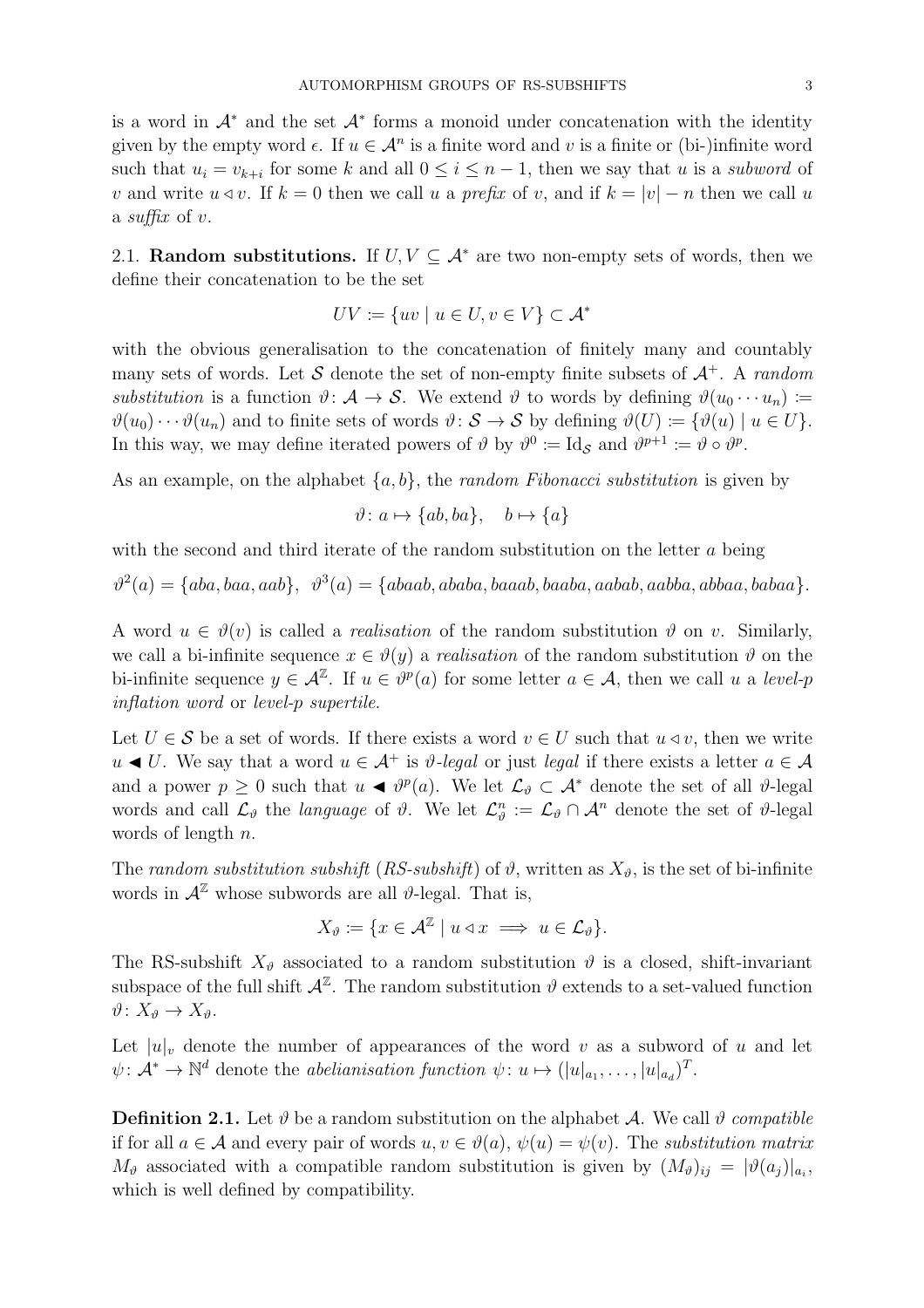**Definition 2.2.** Let  $\vartheta$  be a random substitution on the alphabet A. We call  $\vartheta$  primitive if there exists a power  $p \ge 1$  such that for all  $a, b \in \mathcal{A}, a \blacktriangleleft \theta^p(b)$ .

If  $\vartheta$  is compatible, then  $\vartheta$  is primitive if and only if  $M_{\vartheta}$  is a primitive matrix. That is, if  $M_{\vartheta}^p$  has positive entries for some power  $p \geq 1$ . For the majority of this article, we will only consider compatible primitive substitutions.

A random substitution  $\vartheta: \mathcal{A} \to \mathcal{S}$  is said to be *constant length* with length L if, for every  $a \in \mathcal{A}$  and  $u \in \vartheta(a)$ ,  $|u| = L$ . An example of a compatible random substitution of constant length is the *random period doubling* substitution  $\vartheta: a \mapsto \{ab, ba\}, b \mapsto \{aa\}$ with constant length  $L = 2$ , first introduced by Baake, Spindeler and Strungaru [\[4\]](#page-27-13).

**Definition 2.3.** Let  $\vartheta$  be a compatible random substitution on the alphabet A. We call  $\vartheta$  recognisable if for every  $x \in X_{\vartheta}$ , there exists a unique  $y \in X_{\vartheta}$  and a unique  $0 \leq k \leq |\vartheta(y_0)| - 1$  such that  $\sigma^{-k}(x) \in \vartheta(y)$ .

Rust showed that recognisability of  $\vartheta$  implies aperiodicity of  $X_{\vartheta}$  [\[24\]](#page-28-2). That is, if  $\vartheta$  is recognisable, then the RS-subshift  $X_{\vartheta}$  contains no periodic points. The converse is in general not true, as the random Fibonacci substitution  $a \mapsto \{ab, ba\}, b \mapsto \{a\}$  is not recognisable but, by considering letter frequencies, its RS-subshift is aperiodic.

While recognisability is a useful property, and the above global definition is theoretically useful, it is often difficult to directly verify for examples. Instead, one generally checks an equivalent local version of recognisability. This will be introduced and studied in Section [5,](#page-14-0) where the local and global definitions will be shown to be equivalent. Until then, without loss of rigour, we interpret recognisability of a compatible random substitution as meaning that for any  $x \in X_{\vartheta}$ , there is a unique decomposition of x into inflation words, and the type of each inflation word is also uniquely determined.

It is straightforward to check [\[24\]](#page-28-2) that  $\vartheta$  is recognisable if and only if  $\vartheta^n$  is recognisable for all  $n \geq 1$ .

**Example 2.4.** Consider the substitution  $\vartheta$  on the alphabet  $\{a, b\}$  given by

$$
a \mapsto \{abb, bab\}, \quad b \mapsto \{aa\}.
$$

First, notice that we can determine how to decompose any string of consecutive as of length at least two into inflation words, as the start of any such string must begin with an inflation word of type  $\vartheta(b)$ . So, for instance, the word baaaaab must be decomposed as  $b|aa|aa|$ . Notice also that every word of length at least twenty four must contain the word aa, and so aa occurs with uniformly bounded gaps in any element  $x \in X_{\vartheta}$ . As all inflation words of type  $\vartheta(b)$  are uniquely determined, anything not yet determined must be a concatenation of inflation words of type  $\vartheta(a)$ , which then are also uniquely determined as they both have length three. It follows that  $\vartheta$  is recognisable.

So, for example, the word baaaabababbabbaaab can be decomposed by first decomposing the strings of as as

 $b|aa|aa|babababab|aa|ab$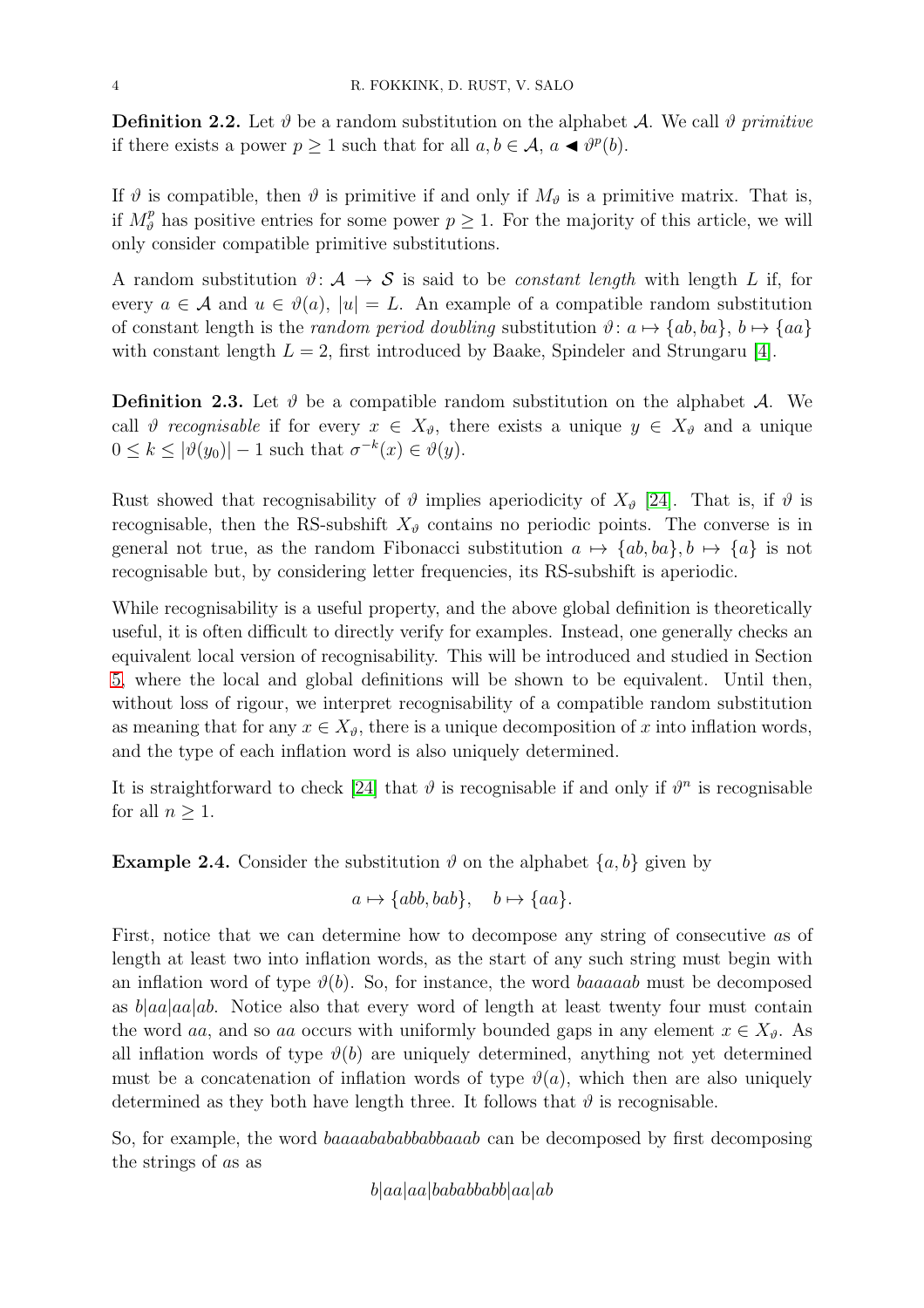and then noticing that there is exactly one choice in how the word between the strings of as can be decomposed. So the entire word has the unique decomposition

#### $b|aa|aa|bab|abb|abb|aa|ab.$

<span id="page-4-2"></span>Example 2.5 (random square Fibonacci). The following example is worth mentioning as it is related to the square of the Fibonacci substitution<sup>[1](#page-4-0)</sup> but has the advantage that, unlike the usual random Fibonacci substitution, this one is recognisable. Consider the random substitution  $\vartheta$  on  $\{a, b\}$  given by

$$
a \mapsto \{aab\}, b \mapsto \{ab, ba\}.
$$

This example first appeared (reversed) in the work of Nilsson [\[22\]](#page-28-3). We check recognisability as follows. Any appearance of  $bb$  must mean that the second b comes from the start of an inflation word of type  $\vartheta(b)$  and all inflation words ba of type  $\vartheta(b)$  are found in this way. As bbb is not legal, any appearance of the word abaab can only be decomposed as  $ab|aab$ . Any appearance of the word baaab can only be decomposed as  $ba|aab$ , and all inflation words aab of type  $\vartheta(a)$  are found in either of these two ways. Anything not yet identified must then be the inflation word ab of type  $\vartheta(b)$ . Recognisability then follows.

<span id="page-4-3"></span>2.2. **Automorphisms.** Let  $(X, \sigma)$  and  $(Y, \tau)$  be topological dynamical systems. A function  $f: X \to Y$  is called a topological conjugacy if f is a homeomorphism and  $f \circ \sigma = \tau \circ f$ . A topological conjugacy  $h: X \to X$  is called an *automorphism*. We denote the set of all automorphism of  $(X, \sigma)$  by

$$
Aut(X, \sigma) := \{ h \colon X \to X \mid h \circ \sigma = \sigma \circ h \},
$$

which forms a group under composition. If the action is unambiguous, then we write  $Aut(X) \coloneqq Aut(X, \sigma)$  without loss of generality.

For a subshift X, the shift map  $\sigma$  is always an automorphism of X and so, if X contains a non-periodic orbit, then  $\langle \sigma \rangle \cong \mathbb{Z}$  is an infinite subgroup of Aut(X). Indeed, Aut(X) is the centraliser of the element  $\sigma$  in the group Homeo(X) of homeomorphisms of the subshift<sup>[2](#page-4-1)</sup>. It is a consequence of the Curtis–Hedlund–Lyndon Theorem [\[17\]](#page-27-1) that  $Aut(X)$ is countable.

Recall that a group G is residually finite if for every  $g \in G \setminus \{1\}$ , there exists a finite group H and a homomorphism  $h: G \to H$  such that  $h(g) \neq 1$ .

It was shown by various authors that for  $X$  a mixing shift of finite type,  $Aut(X)$  contains subgroups isomorphic to the following:

- every countable direct sum of finite groups [\[5\]](#page-27-0),
- the free group  $F_2$  on two generators, hence the free group on countably many generators [\[5\]](#page-27-0),
- a countable direct sum of the integers  $\bigoplus_{i=1}^{\infty} \mathbb{Z}$  [\[5\]](#page-27-0),

<span id="page-4-0"></span><sup>&</sup>lt;sup>1</sup>The marginal  $a \mapsto aab$ ,  $b \mapsto ab$  is conjugate to the square of the Fibonacci substitution  $a \mapsto aba$ ,  $b \mapsto$ ab. Hence, the usual Fibonacci subshift is contained in the RS-subshift of  $\vartheta$ .

<span id="page-4-1"></span><sup>2</sup>This observation recently inspired Baake, Roberts and Yassawi [\[3\]](#page-27-15) to consider the *normaliser* of σ in Homeo $(X)$ , rather than the centraliser, the so-called group of 'reversing symmetries' of the subshift.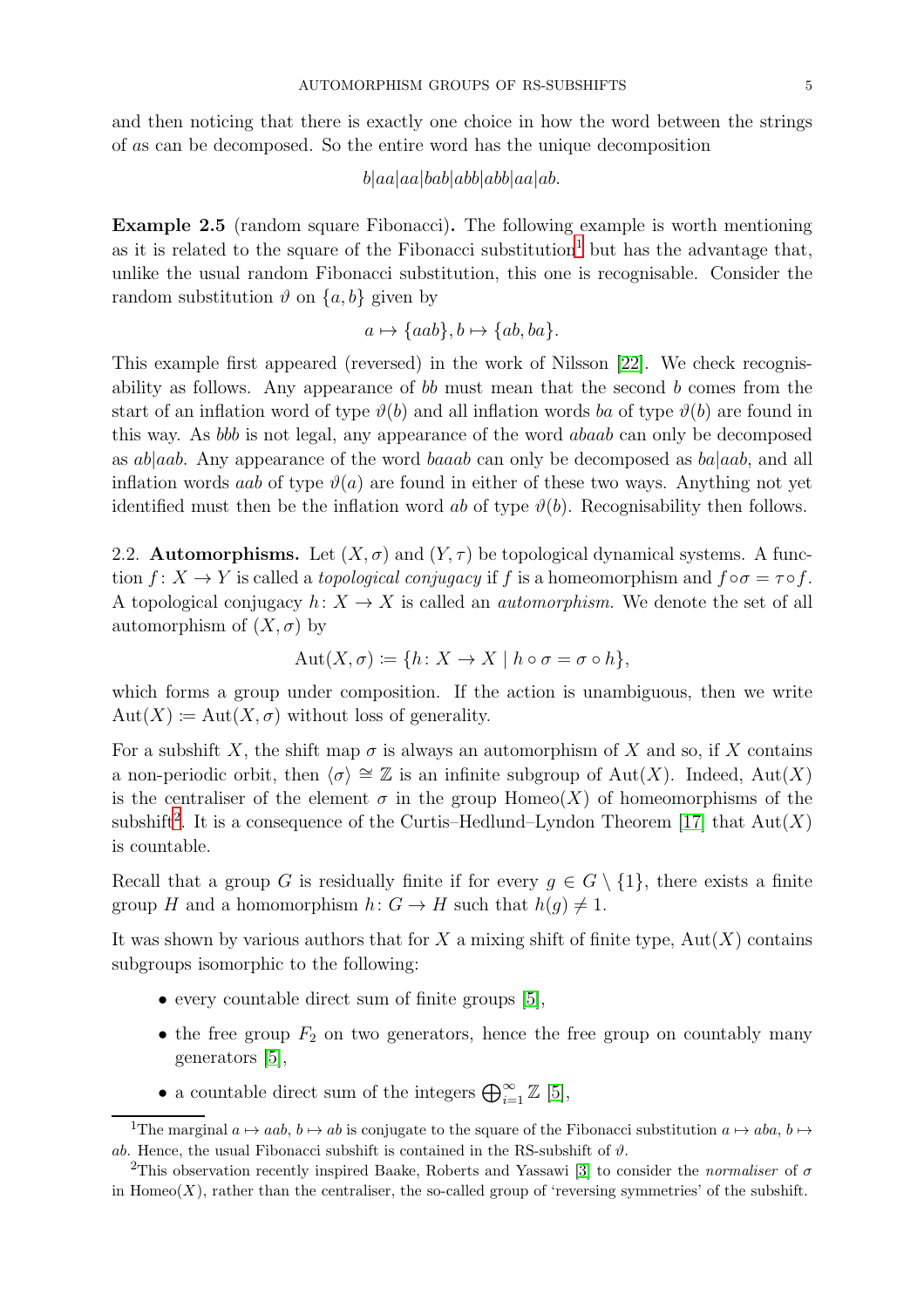- finite free products of finite groups [\[1\]](#page-27-16),
- every residually finite countable group that is a union of finite groups [\[18\]](#page-27-2),
- all right-angled Artin groups, including the fundamental group of any surface [\[18\]](#page-27-2).

Boyle, Lind and Rudolph further observed that  $Aut(X)$  is residually finite, and therefore any finitely presented subgroup has a solvable word problem (in fact any finitely generated subgroup). Aut $(X)$  itself is not finitely generated [\[5,](#page-27-0) Theorem 7.8]. Kim and Roush proved in [\[18\]](#page-27-2) that the set of subgroups of  $Aut(X)$  is closed under virtual extensions, and Salo proved that they are also closed under cograph products (free and direct products) [\[26\]](#page-28-4) and general countable graph products [\[27\]](#page-28-5). Combining these, we immediately get all the items on the above list and more.

The statement above regarding residually finite automorphism groups is a general statement about subshifts with a dense subset of periodic points. As far as we are aware, this result is part of the folklore of automorphism groups of subshifts. A proof for mixing subshifts of finite type appears in the paper of Boyle, Lind and Rudolph [\[5,](#page-27-0) Theorem 3.1], although their proof also readily applies to the general case. As this will play a role later, we provide here a short proof of this statement in order to remain as self-contained as possible.

<span id="page-5-1"></span>**Proposition 2.6.** Let X be a subshift such that the set of periodic points  $Per(X)$  is dense in X. The automorphism group  $Aut(X)$  is residually finite.

*Proof.* The set of periodic points  $P := \text{Per}(X)$  is shift-invariant. An automorphism of X induces an automorphism of P. Since P is dense, the restriction  $Aut(X) \to Aut(P)$  is injective and so  $Aut(X)$  embeds as a subgroup of  $Aut(P)$ . It therefore suffices to show that  $Aut(P)$  is residually finite.

Let  $P(n)$  be the set of points of period n in X. There is an induced map  $f_n$ : Aut $(P) \rightarrow$ Aut $(P(n))$  given by restriction. Note that  $Aut(P(n))$  is finite, as  $P(n)$  is finite. For every automorphism  $g \in Aut(P) \setminus \{1\}$ , there is a natural number n such that  $g(x) \neq x$  for some  $x \in P(n)$ . Hence,  $f_n(g) \neq 1$ , and so  $Aut(P)$  is residually finite.

## 3. The shuffle group

<span id="page-5-0"></span>In this section, we introduce an important building block and precursor to many of the automorphisms that we will construct on RS-subshifts, so-called shuffles. Deterministic substitutions are also random substitutions, however they are precisely the substitutions for which shuffles will turn out to always be trivial—deterministic substitutions are also extremely well-studied. We therefore restrict our attention to the study of subshifts coming from properly random substitutions, and so it makes sense to restrict to this class and to treat the deterministic case as 'degenerate'.

**Definition 3.1.** A random substitution  $\vartheta$  is *degenerate* if  $\#\vartheta(a) = 1$  for all  $a \in \mathcal{A}$  and non-degenerate otherwise. A random substitution  $\vartheta$  is k-branching if there exists a letter  $a \in \mathcal{A}$  and  $p \ge 1$  with  $\#\vartheta^p(a) \ge k$  and is *branching* if  $\vartheta$  is *k*-branching for all  $k \ge 1$ .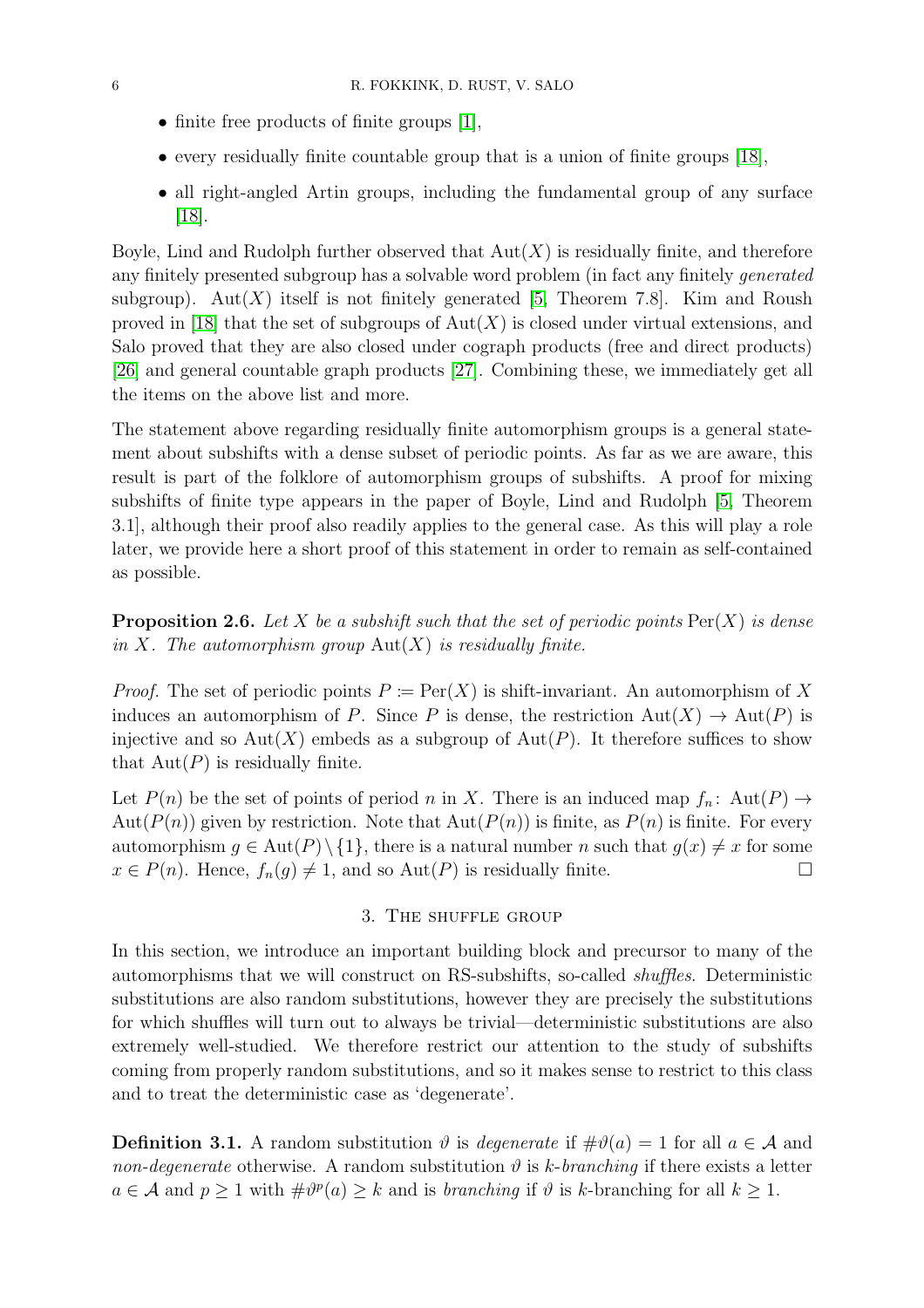It turns out that one requires only very weak conditions in order to have branching.

<span id="page-6-0"></span>**Proposition 3.2.** If  $\vartheta$  is a non-degenerate, primitive random substitution and  $X_{\vartheta}$  is non-empty, then  $\vartheta$  is branching.

We leave the proof as an exercise to the reader, but note that when  $X_{\vartheta}$  is non-empty, then by results in [\[25\]](#page-28-1), there exists a letter  $a \in \mathcal{A}$  such that  $\vartheta(a)$  contains a word of length greater than 1.

Remark 3.3. Primitivity is only a sufficient condition in the above proposition, as the non-primitive branching substitution  $a \mapsto \{ab, ba\}$ ,  $b \mapsto \{a\}$ ,  $c \mapsto \{aca\}$  illustrates.

**Definition 3.4.** Let  $\vartheta$  be a recognisable compatible random substitution and let  $x \in X_{\vartheta}$ be an element of the RS-subshift. By recognisability, for  $0 \leq k \leq |\vartheta(y_0)| - 1$ , we may unambiguously write  $x$  as a bi-infinite concatenation of level- $n$  inflation words as

$$
\sigma^{-k}(\cdots u_{-1}.u_0u_1\cdots) \quad \in \quad \sigma^{-k}(\cdots \vartheta^n(y_{-1}).\vartheta^n(y_0)\vartheta^n(y_1)\cdots).
$$

Let  $a \in \mathcal{A}$  and let  $\alpha \in \text{Sym}(\vartheta^n(a))$  be a permutation of the set of level-n inflation words  $\vartheta^{n}(a)$ . We define the map  $f_{\alpha}: X_{\vartheta} \to X_{\vartheta}$  by applying the permutation  $\alpha$  to each  $u_i$  of type  $\vartheta^{n}(a)$  in the above decomposition of x.

Note that such a map is well-defined for recognisable substitutions and it is clearly a continuous, invertible function that commutes with the shift action. It follows that  $f_{\alpha}$  is an automorphism of  $X_{\vartheta}$ . So, the set

$$
\Gamma_{n,a} := \{ f_{\alpha} \colon X_{\vartheta} \to X_{\vartheta} \mid \alpha \in \text{Sym}(\vartheta^n(a)) \}
$$

forms a group of automorphisms of  $X_{\vartheta}$  isomorphic to the symmetric group  $S_{|\vartheta^n(a)|}$ . We similarly define

$$
\Gamma_n \coloneqq \langle \Gamma_{n,a} \mid a \in \mathcal{A} \rangle = \prod_{a \in \mathcal{A}} \Gamma_{n,a}, \qquad \Gamma \coloneqq \bigcup_{n \geq 1} \Gamma_n,
$$

and call Γ the *shuffle group* of  $\vartheta$ . An element  $f_{\alpha} \in \Gamma_n$  is called a *level-n shuffle*. Note that  $\Gamma_n$  is a subgroup of  $\Gamma_{n+1}$  and so  $\Gamma$  is an infinite union of nested subgroups of Aut $(X_{\vartheta})$ . It follows that  $\Gamma$  is also a subgroup of  $Aut(X_{\vartheta}).$ 

<span id="page-6-1"></span>**Example 3.5.** Let  $\vartheta$  be the random square Fibonacci substitution given by

$$
\vartheta: a \mapsto \{aab\}, b \mapsto \{ab, ba\}.
$$

Write  $u_1 = ab$  and  $u_2 = ba$ . We already showed that  $\vartheta$  is recognisable in Example [2.5.](#page-4-2)

Let  $\alpha$  be the non-trivial element of Sym $(\vartheta(b))$ . The shuffle  $f_{\alpha} \in \Gamma_{1,b}$  is the one which replaces all occurrences of  $u_1$  in an element of  $X_{\vartheta}$  by  $u_2$  and vice versa. So, for instance, the action of  $f_{\alpha}$  maps in the following way

$$
\cdots \underbrace{a}_{ab} \underbrace{a}_{ab} \underbrace{b}_{ab} \underbrace{a}_{ab} \underbrace{a}_{ab} \underbrace{b}_{a} \underbrace{a}_{b} \underbrace{a}_{a} \underbrace{b}_{b} \underbrace{a}_{a} \underbrace{b}_{b} \underbrace{a}_{a} \underbrace{b}_{b} \underbrace{a}_{a} \underbrace{b}_{b} \underbrace{a}_{a} \underbrace{b}_{b} \underbrace{b}_{a} \underbrace{a}_{b} \underbrace{b}_{b} \underbrace{a}_{a} \underbrace{b}_{b} \underbrace{b}_{b} \underbrace{a}_{a} \underbrace{b}_{b} \underbrace{b}_{a} \underbrace{a}_{b} \underbrace{b}_{a} \underbrace{a}_{b} \underbrace{a}_{a} \underbrace{b}_{b} \underbrace{a}_{a} \underbrace{b}_{b} \underbrace{a}_{a} \underbrace{b}_{b} \underbrace{a}_{a} \underbrace{b}_{b} \underbrace{b}_{a} \underbrace{a}_{b} \underbrace{b}_{a} \underbrace{b}_{b} \underbrace{b}_{a} \underbrace{b}_{b} \underbrace{b}_{a} \underbrace{b}_{b} \underbrace{b}_{a} \underbrace{b}_{b} \underbrace{b}_{a} \underbrace{b}_{b} \underbrace{b}_{a} \underbrace{b}_{b} \underbrace{b}_{a} \underbrace{b}_{b} \underbrace{b}_{a} \underbrace{b}_{b} \underbrace{b}_{a} \underbrace{b}_{b} \underbrace{b}_{a} \underbrace{b}_{b} \underbrace{b}_{a} \underbrace{b}_{b} \underbrace{b}_{a} \underbrace{b}_{b} \underbrace{b}_{a} \underbrace{b}_{b} \underbrace{b}_{a} \underbrace{b}_{b} \underbrace{b}_{a} \underbrace{b}_{b} \underbrace{b}_{a} \underbrace{b}_{b} \underbrace{b}_{a} \underbrace{b}_{b} \underbrace{b}_{a} \underbrace{b}_{b} \underbrace{b}_{a} \underbrace{b}_{b} \underbrace{b}_{a} \underbrace{b}_{b} \underbrace{b}_{a} \underbrace{b}_{b} \underbrace{b}_{a} \underbrace{b}_{b} \underbrace{b}_{a} \underbrace{b}_{b} \underbrace{b}_{a} \underbrace{b}_{b} \underbrace{b}_{a} \underbrace{b}_{b} \underbrace{b}_{a} \underbrace{b}_{b} \underbrace{b}_{a} \underbrace{b}_{b} \underbrace{b}_{a} \underbrace{b
$$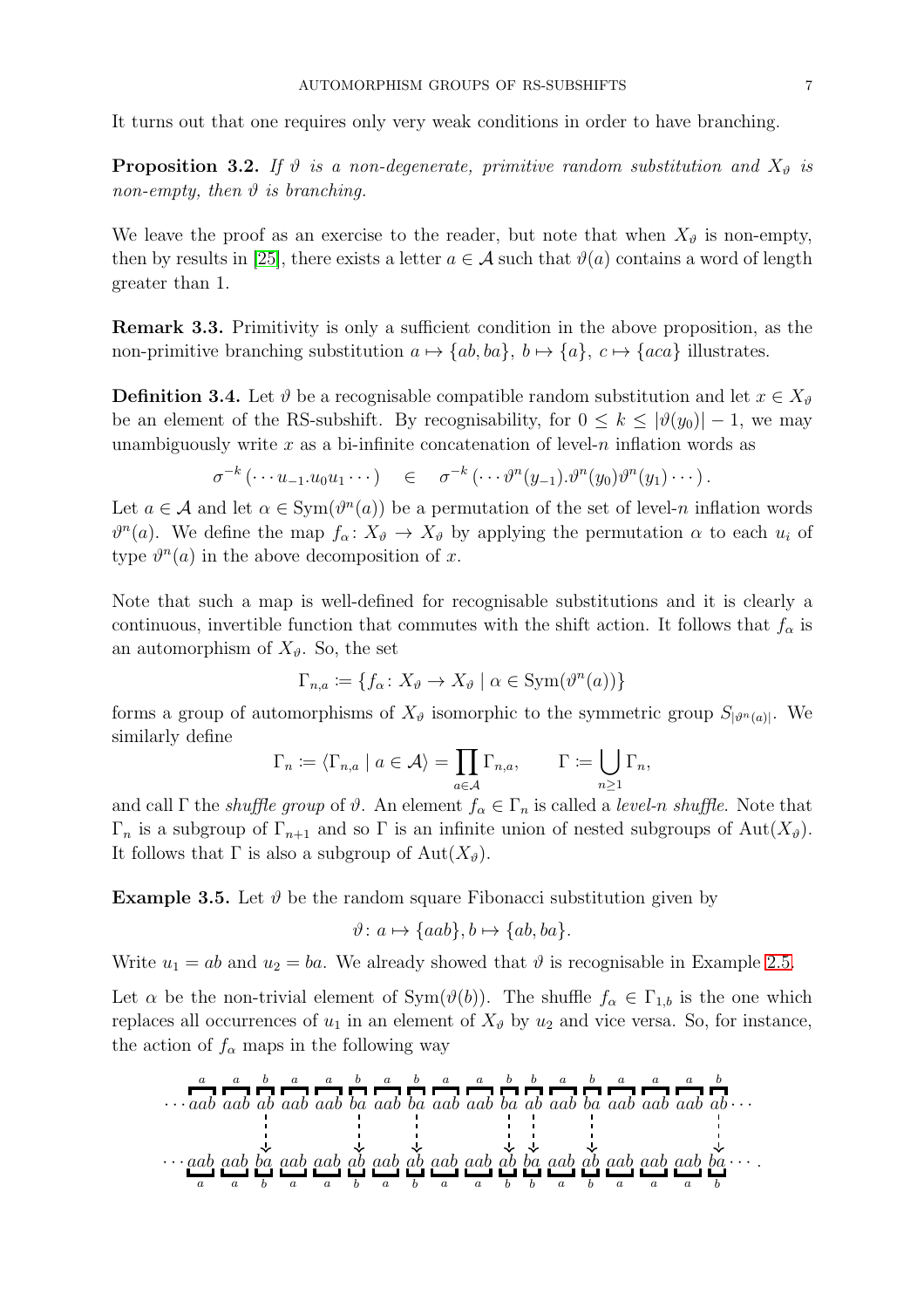A shuffle can be thought of as a local rule on inflation words which can only see as far as the nearest inflation word. It is therefore also natural to consider generalised shuffles that can see further than just the nearest inflation word, in order to give rise to more interesting automorphisms (in analogue to sliding block codes with radius larger than 0). For instance, consider the following example, where the local rule also depends on the next nearest inflation word to the right. Define an automorphism  $f$ , which replaces an occurrence of  $u_i$  with  $u_j$  where  $u_j$  is the inflation word of type  $\vartheta(b)$  that is immediately to the right of  $u_i$ . For instance, the same element as before is mapped in the following way under the action of f

· · · a aab a aab b ab a aab a aab b ba a aab b ba a aab a aab b ba b ab a aab b ba a aab a aab a aab b ab · · · · · · aab a aab a ba b aab a aab a ba b aab a ba b aab a aab a ab b ba b aab a ab b aab a aab a aab a u b · · · ,

where  $u$  depends on unknown information to the right. The inverse is then given by replacing each  $u_i$  with the inflation word to its immediate left. Continuity of f is clear, as is the fact that  $f$  commutes with the shift. Indeed, every word of length 12 contains at least one occurrence of a type-b inflation word, so f is locally defined and describes a sliding block code. In essence, this automorphism keeps all type- $a$  inflation words fixed, but 'shifts' the type-b inflation words to the left. Notice that shuffles have finite order, whereas this generalised shuffle f has infinite order. Aperiodicity of  $X_{\vartheta}$  follows from recognisability of  $\vartheta$ . As A has only two letters, that means the as, and hence also the inflation words of type  $\vartheta(a)$ , are aperiodically positioned and so this automorphism f is not a power of the shift  $\sigma$ . Nor is f contained in  $\langle \sigma \rangle \Gamma$ , the subgroup of Aut $(X)$  generated by shuffles and shifts.

With the previous example in mind, it is not so surprising that automorphism groups of RS-subshifts are similar in many respects to the automorphism groups of full shifts. As we shall see later, this pseudo-embedding of the shift on  $\{0,1\}^{\mathbb{Z}}$  into  $\text{Aut}(X_{\vartheta})$  can be generalised to any automorphism on  $\{0, 1, \ldots, n\}^{\mathbb{Z}}$ . For now though, we concentrate just on the shuffle group, which has its own rich structure.

Clearly, for a degenerate random substitution, the shuffle group is trivial. Conversely, the shuffle group for a  $k$ -branching substitution is always non-trivial. In fact, for a branching random substitution, as  $\#\theta^n(a)$  can be arbitrarily large, and  $\Gamma_{n,a}$  is a symmetric group on  $\#\vartheta^n(a)$  elements, Cayley's theorem tells us that every finite group G embeds into  $\Gamma_{n,a}$ for some  $n > 1$ ,  $a \in \mathcal{A}$ .

**Proposition 3.6.** Let  $\vartheta$  be a recognisable, branching, compatible, random substitution. Any finite group G embeds into the shuffle group  $\Gamma$ .

Remark 3.7. Given the above discussion, we now make the standing assumption that all random substitutions under consideration are branching, unless stated otherwise.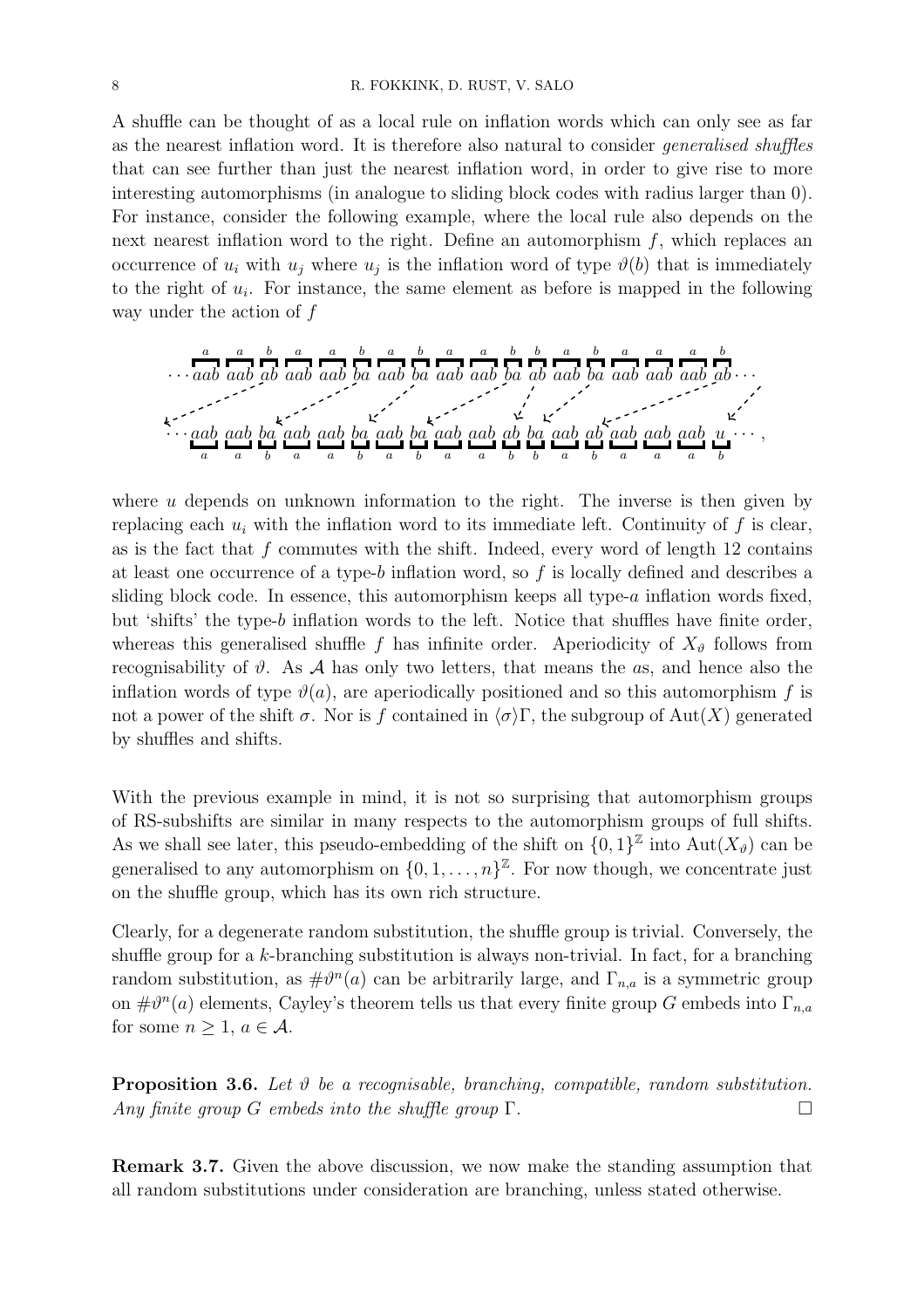Much more can be said about the structure of the shuffle group. Before introducing general results, we begin with a particularly illuminating example which showcases some of the more varied subgroups that can be found within the shuffle group.

<span id="page-8-0"></span>**Example 3.8.** Let  $\vartheta$  be a random substitution on the alphabet  $\mathcal{A} = \{0, 1, 2\}$  given by  $\vartheta: 0 \mapsto \{012, 210\}, \quad 1 \mapsto \{120, 021\}, \quad 2 \mapsto \{201, 102\}.$ 

Notice that  $\vartheta$  is invariant under cyclic permutation of letters. That is, if we define  $\overline{a} := a + 1 \pmod{3}$  and we extend this to words u, so that  $\overline{u_1 \cdots u_k} := \overline{u_1} \cdots \overline{u_k}$ , then  $u \in \vartheta(a) \iff \overline{u} \in \vartheta(\overline{a})$ . Further, this extends to powers, so  $u \in \vartheta^k(a) \iff \overline{u} \in \vartheta^k(\overline{a})$ .

This random substitution is primitive and compatible. To see that  $\vartheta$  is recognisable, let

$$
\cdots c_{-2} a_{-1} b_{-1} c_{-1} a_0 b_0 c_0 a_1 b_1 c_1 a_2 b_2 \cdots \n \underbrace{\qquad \qquad }_{\vartheta(y_{-1})}
$$

be a decomposition of  $x \in X_{\vartheta}$ , with preimage  $y \in X_{\vartheta}$ . If there is another decomposition of x, then by the fact that  $\vartheta$  is constant length, the borders of inflation words are offset everywhere from the above decomposition by either 1 or 2 to the right. Without loss of generality, suppose that the offset is 1. That is, there is another decomposition of  $x$ which looks like

$$
\cdots c_{-2}a_{-1} \underbrace{b_{-1}c_{-1}a_0}_{\vartheta(z_{-1})} \underbrace{b_0 c_0 a_1}_{\vartheta(z_0)} \underbrace{b_1 c_1 a_2}_{\vartheta(z_1)} b_2 \cdots
$$

for some other preimage  $z \in X_{\vartheta}$ .

Observe that  $\vartheta(a)$  contains exactly one copy of each letter  $0, 1, 2$  and so it follows by induction that  $a_i = a_j$  for all  $i, j \in \mathbb{Z}$ . However, this is impossible because if  $a_0 = 0$  for instance, then this would imply that every realisation of  $\vartheta(z_i)$  ends with 0, which cannot be the case if  $z_i = 2$  (and infinitely many of the  $z_i$  are 2). We reach similar contradictions if  $a_0 = 1$  or  $a_0 = 2$ . It follows that the second decomposition cannot exist and so x has a unique substitutive preimage. Hence,  $\vartheta$  is recognisable.

We now define a set of shuffles which respect the symmetry under adding bars. Let  $n \geq 1$ and  $\alpha \in \text{Sym}(\vartheta^n(0))$ . Given this permutation  $\alpha$ , define the associated permutations  $\overline{\alpha} \in \text{Sym}(\vartheta^n(1))$  and  $\overline{\overline{\alpha}} \in \text{Sym}(\vartheta^n(2))$  by

$$
\overline{\alpha}(\overline{u}) = \overline{\alpha(u)}, \qquad \overline{\overline{\alpha}}(\overline{\overline{u}}) = \overline{\overline{\alpha(u)}}.
$$

Then the automorphism  $g_{\alpha} = f_{\alpha} \circ f_{\overline{\alpha}} \circ f_{\overline{\alpha}}$  is a level-*n* shuffle. If we define

$$
G_n \coloneqq \{ g_\alpha \mid \alpha \in \text{Sym}(\vartheta^n(0)) \} \leq \Gamma_n,
$$

then it is clear that  $G_n$  is isomorphic to the symmetric group  $S_{|\vartheta^n(0)|}$  and is a subgroup of  $G_{n+1}$ .

The number of inflation words in  $\vartheta^{n}(0)$  is calculated to be

$$
\prod_{i=0}^{n-1} 2^{3^i} = 2^{a(n)},
$$

where  $a(n) = \frac{1}{2}(3^n - 1) \in \mathbb{N}$  and so is an integral power of 2. Hence,  $G_n \cong S_{2^{a(n)}}$ . The inclusion  $G_n \hookrightarrow G_{n+1}$  then commutes with the induced map  $S_{2^{a(n)}} \hookrightarrow S_{2^{a(n+1)}}$  which permutes partitions of  $\{1, \ldots, 2^{a(n+1)}\}$  into blocks of length  $2^{a(n)}$  of consecutive integers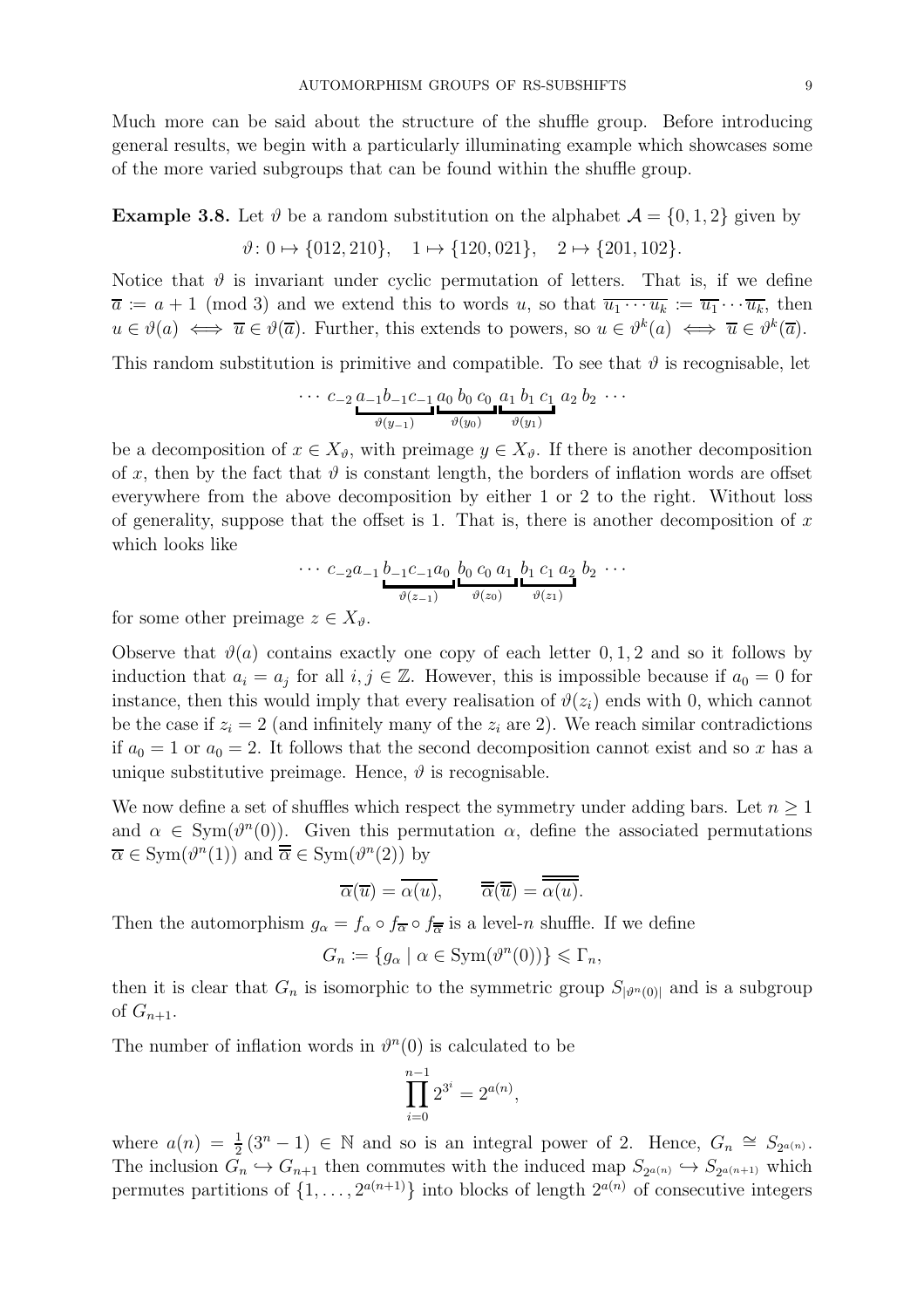(in analogue to how  $S_n$  embeds into  $S_{2n}$  by acting on  $\{1,\ldots,2n\}$  by permuting pairs of the form  $(2i - 1, 2i)$ ; a so-called *strictly diagonal embedding* in the sense of [\[19\]](#page-27-17). The inclusion  $G_n \hookrightarrow G_{n+1}$  is therefore defined as follows. Let  $\alpha \in \text{Sym}(\vartheta^n(0))$  and  $g_{\alpha} \in G_n$  and write  $\alpha_0 = \alpha$ ,  $\alpha_1 = \overline{\alpha}$  and  $\alpha_2 = \overline{\overline{\alpha}}$ . Let  $u \in \vartheta^{n+1}(0)$ . The word u is a concatenation of three words  $u = u_1 u_2 u_3$ , where  $u_i \in \vartheta^n(j(i))$  for  $j(i) \in \mathcal{A}$ . We define  $\beta(u) = \alpha_{i(1)}(u_1)\alpha_{i(2)}(u_2)\alpha_{i(3)}(u_3)$  and then the embedding is given by  $g_\alpha \mapsto g_\beta$ .

It turns out that the direct limit

$$
G = \varinjlim \left( S_{2^{a(n)}} \hookrightarrow S_{2^{a(n+1)}} \right)
$$

is isomorphic to the intersection of the group of finite interval exchange transformations IET and Thompson's group V .

Recall that Thompson's group  $V$  is the group of piecewise-linear bijections of the interval [0, 1] whose set of discontinuities are dyadic rationals (points of the form  $\frac{a}{2^n}$ ,  $0 \le i \le 2^n$ ). Therefore, the intersection IET  $\cap V$  is the group of piecewise-linear bijections of [0, 1] of constant slope 1 (IETs), with finitely many discontinuities at dyadic rationals.

The isomorphism  $\iota: G \to \operatorname{IET} \cap V$  is given as follows. Let  $\alpha \in \operatorname{Sym}(\vartheta^n(0)) \cong S_{2^{a(n)}}$ be a permutation of level-n inflation words, which we identify with a permutation of the set  $\{1, \ldots, 2^{a(n)}\}$  and let  $g_{\alpha} \in G_n$  be the corresponding shuffle. For  $m \geq n$ , let  $f_{nm}$ :  $G_n \hookrightarrow G_m$  be the diagonal embedding described above. Define  $\iota_n: G_n \to \text{IET} \cap V$ to be the interval exchange transformation

$$
\iota_n(g_\alpha)\colon \left[\frac{i-1}{2^{a(n)}},\frac{i}{2^{a(n)}}\right]\ \mapsto\ \left[\frac{\alpha(i)-1}{2^{a(n)}},\frac{\alpha(i)}{2^{a(n)}}\right]
$$

for  $1 \leq i \leq 2^{a(n)}$ . From the definition of the diagonal embedding  $f_{nm}$ , we have  $\iota_n =$  $\iota_m \circ f_{nm}$ , and so we get an induced homomorphism  $\iota: G \to \operatorname{IET} \cap V$ .

Every element of IET∩V is given as the image of some  $g_{\alpha}$  under  $\iota_n$  for some  $n \geq 1$  and so  $\iota$  is surjective. Injectivity of  $\iota$  is clear because the only shuffle which maps to the identity exchange transformation is the identity shuffle.

Another description of  $G$  is as a direct limit of the automorphism groups of finite binary rooted trees of height n,  $n \geq 1$ , where the connecting morphisms are the diagonal embeddings of height-n automorphisms into height- $(n+1)$  automorphisms (acting the same on both height-n subtrees that do not contain the root).

Notice that if  $\alpha \in S_{2^{a(n)}}$  is an even permutation, then  $f_{nm}(g_{\alpha}) = g_{\beta}$  where  $\beta \in S_{2^{a(m)}}$  is also an even permutation (this is a general property of homomorphic images of alternating groups in symmetric groups). Hence,  $f_{nm}$  restricts to a diagonal embedding of alternating groups  $A_{2^{a(n)}} \hookrightarrow A_{2^{a(m)}}$ . The direct limit  $H = \lim_{n \to \infty} (A_{2^{a(n)}} \hookrightarrow A_{2^{a(n+1)}})$  associated with these embeddings is a union of simple groups and is therefore itself simple. Moreover, H is clearly an infinite group, and so  $\Gamma$ , and hence Aut $(X_{\vartheta})$ , contains an infinite simple subgroup. It follows that  $Aut(X_{\vartheta})$  cannot be residually finite.

We emphasise the remarkable property that  $Aut(X_{\vartheta})$  contains both the automorphism group  $Aut(X_2)$  of a full shift and an infinite simple subgroup. Other such examples exist, but of a rather artificial flavour, such as the product of the Thue-Morse subshift  $X_{TM}$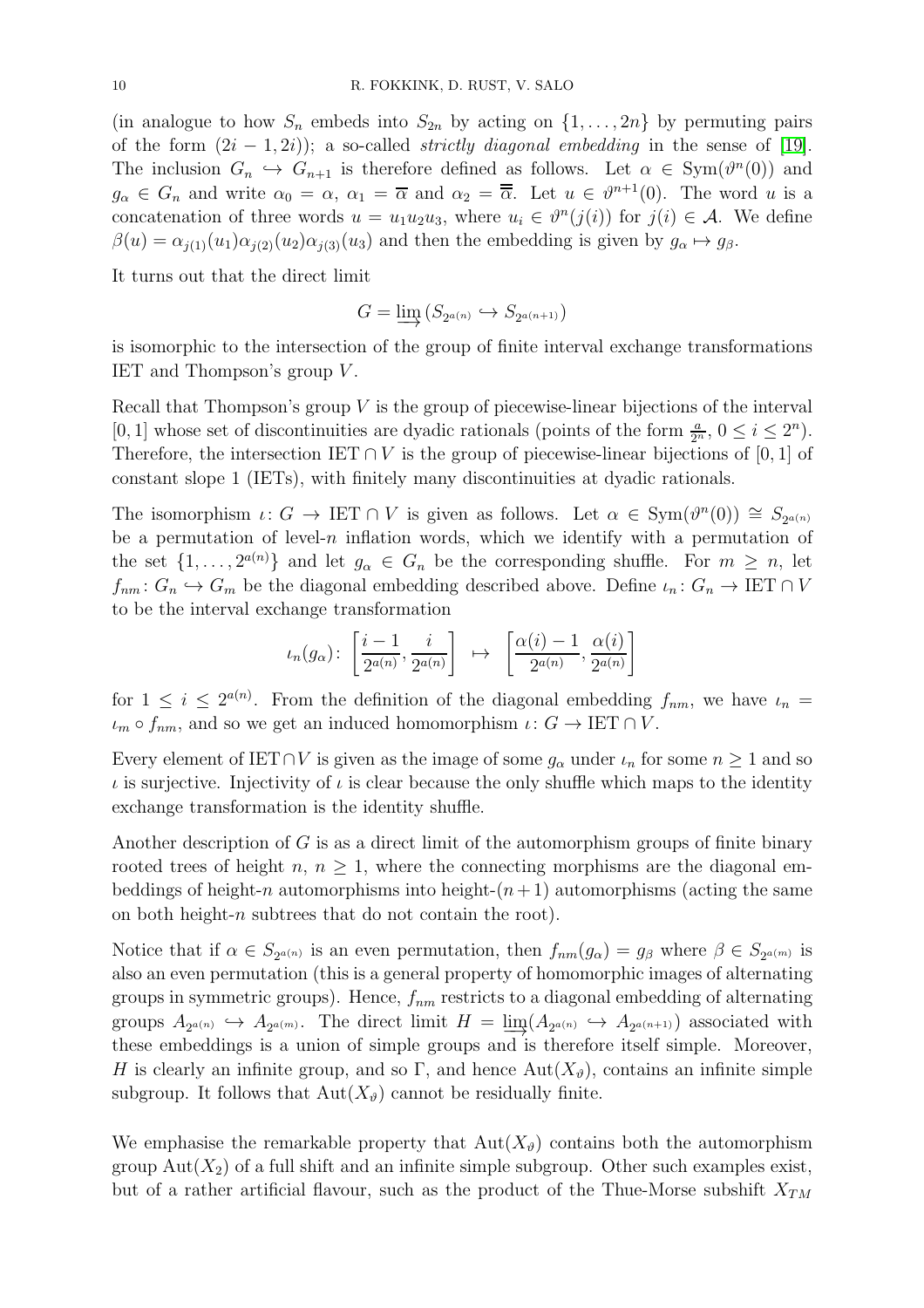and  $X_2$  with the diagonal action<sup>[3](#page-10-0)</sup>. Whereas, most would agree that  $X_{\vartheta}$  is a more natural example. Of course, it should be noted that  $X_{TM} \times X_2$  is in fact an RS-subshift with (non-compatible, non-recognisable) random substitution given by

$$
\vartheta: a_i \mapsto \{a_0b_0, a_0b_1, a_1b_0, a_1b_1\}, \quad b_i \mapsto \{b_0a_0, b_0a_1, b_1a_0, b_1a_1\}, \quad i \in \{0, 1\}.
$$

There are few known classes of examples for which the automorphism group contains an infinite simple subgroup. Perhaps the simplest example is the subshift  $X_{\leq 2}$  comprising all sequences in {0, 1} for which the letter 1 appears at most twice. Indeed, Salo and Shraudner [\[29\]](#page-28-6) showed that if a countable subshift X contains an infinite set of isolated points in distinct orbits with the same eventually periodic tails, then  $\mathbb{Z}^{\omega} \rtimes S_{\infty}$  is a subgroup of Aut(X) and so contains the infinite alternating group  $A_{\infty}$ . In  $X_{\leq 2}$ , such a set of isolated points is given by  $\{\cdots 0010^n100 \cdots \mid n \ge 0\}$ . However, our subshift  $X_{\vartheta}$  is very different, being uncountable and containing no isolated points. In particular,  $X_{\vartheta}$  is even transitive.

3.1. The alternating shuffle group. The shuffle group in the last example was shown to contain an infinite simple subgroup, and therefore the automorphism group  $Aut(X_{\vartheta})$ is not residually finite. This property applies more generally than just for this example. To show this, we need to introduce some results from basic group theory.

For the benefit of the reader, we restate Goursat's Lemma [\[16,](#page-27-18) Theorem 5.5.1].

**Lemma 3.9** (Goursat's Lemma). Let  $G = G_1 \times G_2$  be a product of groups with projection maps  $\pi_i$  onto  $G_i$ . Let N be a subgroup of G with the property that  $\pi_i(N) = G_i$  and write  $N_1 = N \cap \ker \pi_2$ ,  $N_2 = N \cap \ker \pi_1$ . Then, the image of N under the quotient  $q: G \to G_1/N_1 \times G_2/N_2$  is the graph of an isomorphism  $\phi: G_1/N_1 \to G_2/N_2$ . That is,

$$
q(N) = \{ (g, \phi(g)) \mid g \in G_1/N_1 \}.
$$

Using Goursat's Lemma, we can prove the following classification result for normal subgroups of finite products of non-abelian simple groups.

<span id="page-10-1"></span>**Lemma 3.10.** Let  $G = G_1 \times \cdots \times G_n$  be a product of non-abelian simple groups and let  $N \subset G$  be a normal subgroup. Then N is a product of  $G_i$ 's.

*Proof.* We proceed by induction on n. The statement is trivially true if  $n = 1$ . Suppose the statement holds for  $n-1$ . We identify the factors  $G_i$  with elements of G that have all coordinates equal to 1 except their *i*-th coordinate. Write G as  $G_1 \times (G_2 \times \cdots \times G_n)$  $G_1 \times G$ . By the inductive hypothesis, a normal subgroup of G is a product of  $G_i$ 's for  $i > 1$ . If the projection of N onto  $\widehat{G}$  is not surjective, then N is contained in a product of fewer than  $n$  simple groups and we are done by induction. By a similar argument, the projection of N on the first coordinate is also surjective. Let  $K_1$  be the kernel of the projection of N onto the *second* coordinate. It is a normal subgroup of  $G_1$ , hence it is either equal to  $G_1$  or to  $\{1\}$ . In the first case,  $G_1$  is a Cartesian factor of N and we are done by induction.

<span id="page-10-0"></span> $3$ This is a non-trivial result, the proof of which is beyond the scope of this work. Unfortunately, we are not aware of a reference.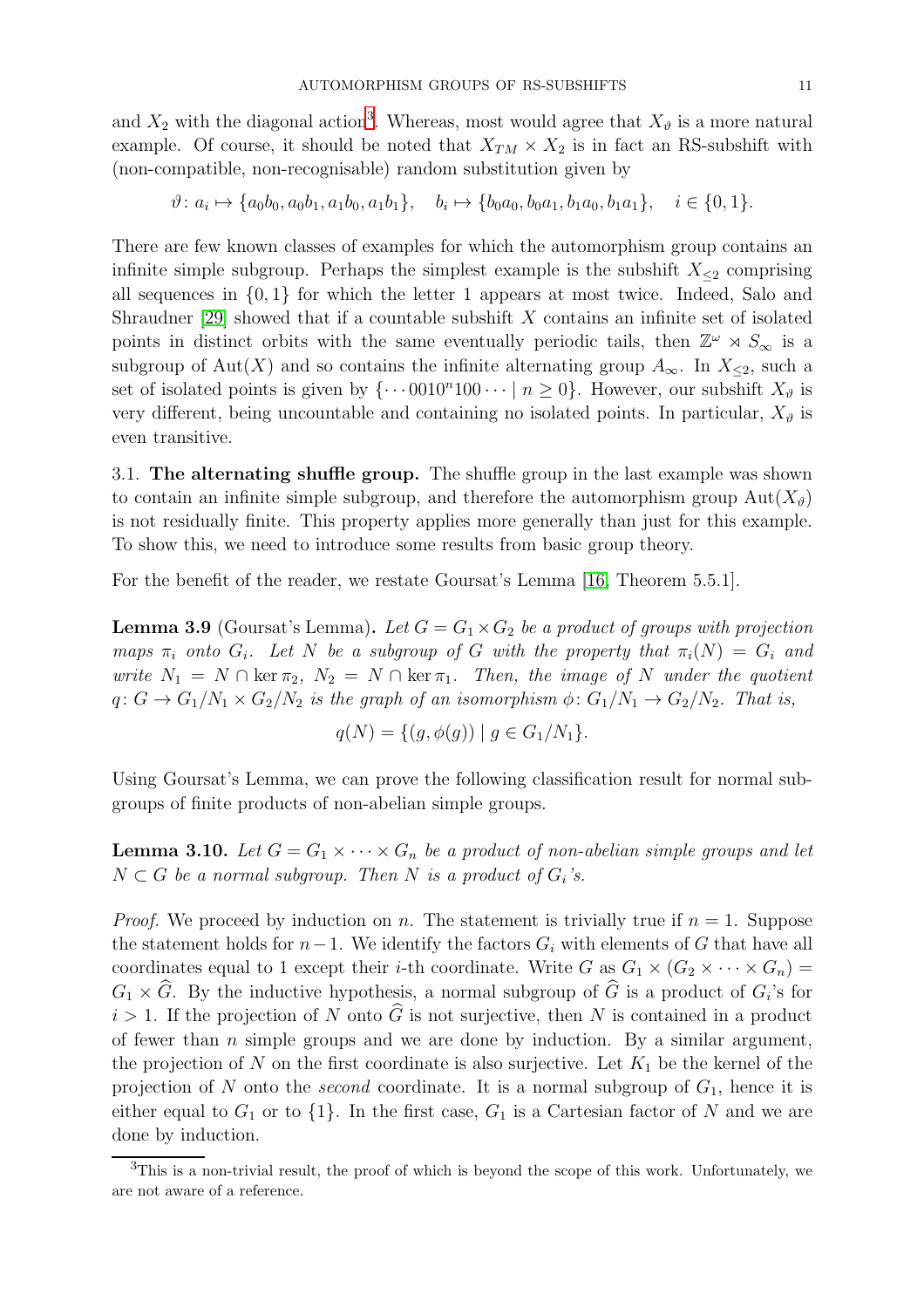Now, suppose that  $K_1 = \{1\}$  and let K be the kernel of the projection onto the first coordinate. By Goursat's lemma, the image of N in  $G_1 \times \hat{G}/\hat{K}$  is the graph of an isomorphism  $\phi: G_1 \to \widehat{G}/\widehat{K}$ . Since N is a normal subgroup of  $G_1 \times \widehat{G}$ , the graph  $\{(q, \phi(q)) \mid g \in G_1\}$  is normal in  $G_1 \times \widehat{G}/\widehat{K}$ . In particular, for all  $h \in \widehat{G}/\widehat{K}$  and  $g \in G_1$ ,  $(1,h)(g,\phi(g))(1,h)^{-1} = (g',\phi(g'))$  for some  $g' \in G_1$ . Then

$$
(g', \phi(g')) = (1, h)(g, \phi(g))(1, h)^{-1}
$$
  
= (1, h)(g, \phi(g))(1, h<sup>-1</sup>)  
= (g, h\phi(g)h<sup>-1</sup>).

So,  $g' = g$ . Hence, for all  $h \in \hat{G}/\hat{K}$  and  $g \in G_1$ , we have  $\phi(g) = h\phi(g)h^{-1}$ . So,  $\phi(G_1)$  is in the center of  $\widehat{G}/\widehat{K}$ . Since  $\phi(G_1) = \widehat{G}/\widehat{K}$ , this group is abelian, which contradicts our assumption that  $G_1$  is non-abelian.

In particular,  $G = G_1 \times \cdots \times G_n$  has the remarkable property that if N is a normal subgroup of G and M is a normal subgroup of N, then M is normal in  $G$ .

We now return to our shuffle groups. It is clear from the definitions that  $\Gamma_n \subset \Gamma_{n+1}$  and we have an ascending chain of finite products of symmetric groups. Let  $A_{n,a} \subset \Gamma_{n,a}$  be the alternating subgroup. That is,  $A_{n,a}$  is the subgroup  $\{f_\alpha \mid \alpha \in \text{Sym}(\vartheta^n(a)), \alpha \text{ is even}\}.$ Let  $A_n = \prod A_{n,a}$ . By construction,  $A_n$  is a product of simple groups. Finally, we define  $A = \bigcup_{n \geq 1} A_n$  and call this subgroup the *alternating shuffle group*. While the group H in Example [3.8](#page-8-0) is not an alternating shuffle group, it is a subgroup of A. Our goal will be to generalise that construction and to find an analogue for the group  $H$  in general, which is an infinite simple subgroup of shuffles.

**Lemma 3.11.** Let d be the cardinality of the alphabet A. The groups  $A_n$  form an ascending chain and  $A \subset \Gamma$  is a normal subgroup of index bounded above by  $2^d$ .

*Proof.* Consider the composition  $q \circ i$  of the inclusion  $i: \Gamma_n \to \Gamma_{n+1}$  and the quotient map  $q: \Gamma_{n+1} \to \Gamma_{n+1}/A_{n+1} \cong (\mathbb{Z}/2\mathbb{Z})^d$ . It maps  $\Gamma_n$  to an abelian group. Since  $A_n$  is the commutator subgroup of  $\Gamma_n$ , it is in the kernel of  $q \circ i$ . In other words,  $A_n$  is a subgroup of  $A_{n+1}$ . We have  $\Gamma/A = \bigcup \Gamma_n A/A$ , an increasing union of sets. Since  $\Gamma_n A/A \cong \Gamma_n/(\Gamma_n \cap A)$ and since  $\Gamma_n/(\Gamma_n \cap A)$  is a quotient of  $\Gamma_n/A_n$ , its order divides  $2^d$ . Therefore,  $[\Gamma : A]$ divides  $2^d$ . .

We note that in our considerations, we do not impose any restrictions on how  $\Gamma_n$  embeds into  $\Gamma_{n+1}$ . It is possible to define a chain  $G_1 \subset G_2 \subset \cdots$  of products of symmetric groups such that each  $G_n$  embeds in the alternating group of the first factor of  $G_{n+1}$ . In such a case,  $G = \bigcup G_n$  would be a union of an ascending chain of symmetric groups, which is equal to the union of the alternating subgroups A. In other words, the index of A would be equal to 1.

Corollary 3.12. All non-trivial normal subgroups of the alternating shuffle group A have infinite index. Hence, A is not residually finite.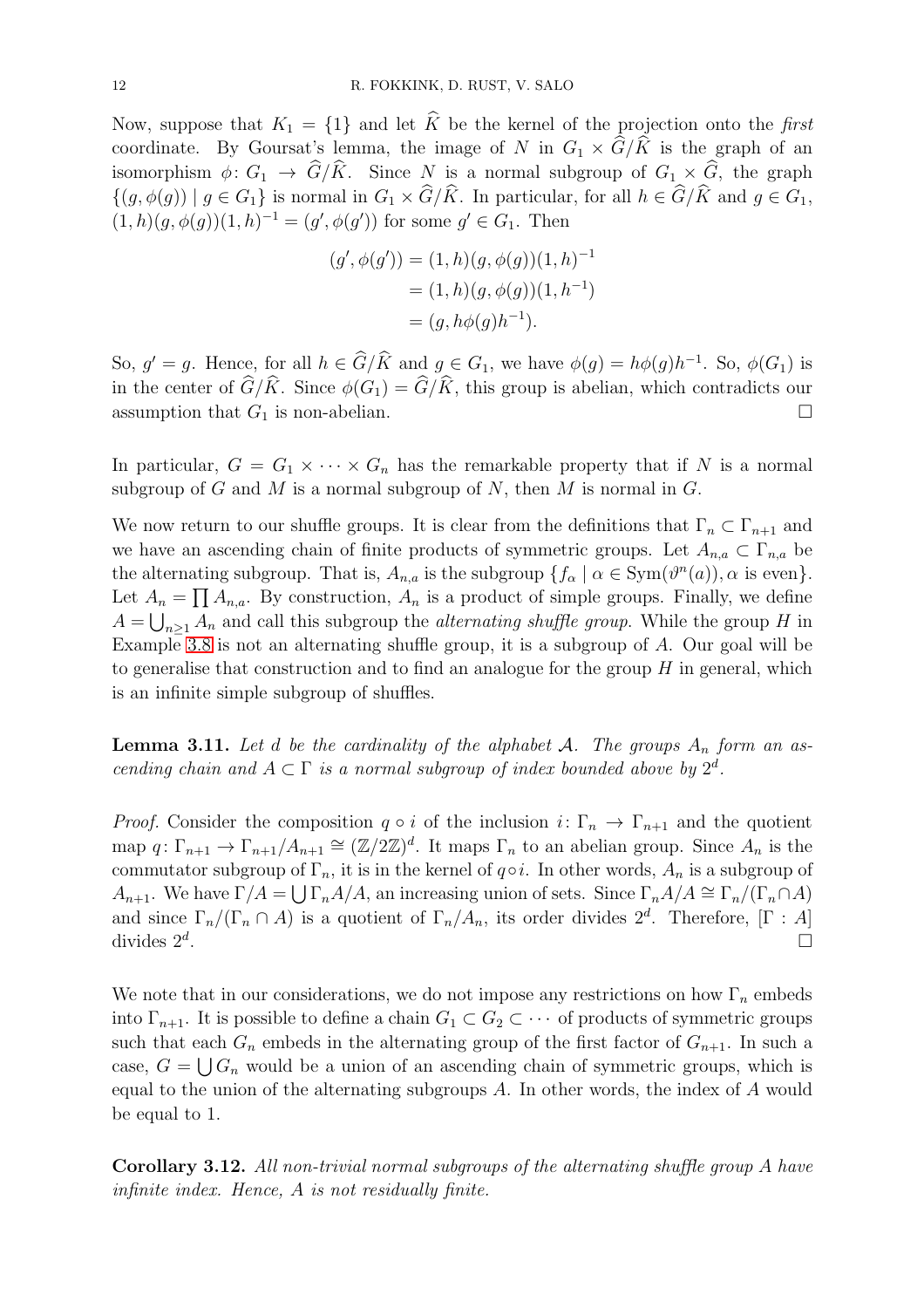*Proof.* Suppose  $N \subseteq A$  is a non-trivial normal subgroup. Then each  $N \cap A_n$  is normal. For large enough n,  $N \cap A_n$  is eventually always non-trivial, as otherwise, every  $N \cap A_n$ would be trivial (because  $N \cap A_n \subseteq N \cap A_{n+1}$ ), contradicting  $N \cap A$  being non-trivial. Without loss of generality, assume that  $A_{n,a}$  is simple for all  $n \geq 1$  and  $a \in \mathcal{A}$  (if not, by branching, replace  $\vartheta$  with a large enough power  $\vartheta^p$  so that  $\#\vartheta^p(a) \geq 5$  for all a). Then, since  $A_n$  is a product of simple groups, either  $N \cap A_n$  is equal to  $A_n$ , or it has index at least as large as the smallest cardinality of one of its factors  $A_{n,a}$  because  $N \cap A_n$  is eventually non-trivial. Since these cardinalities increase to  $\infty$  with n, either N is equal to A or it has infinite index. For a group to be residually finite, it must contain at least one non-trivial normal subgroup of finite index.

<span id="page-12-0"></span>Theorem 3.13. The alternating shuffle group A contains an infinite simple subgroup.

*Proof.* First of all observe that A inherits the remarkable property that if  $N$  is normal in A and M is normal in N, then M is normal in A. By Lemma [3.10,](#page-10-1) every descending chain of normal subgroups in  $A_n$  has length at most  $n + 1$ . This implies that every descending chain of normal subgroups in A has length at most  $n + 1$ . Let N be the last non-trivial normal subgroup in such a chain. It contains no proper normal subgroup, since every M that is normal in N is normal in A. N is a simple group.  $\square$ 

Hence, the shuffle group  $\Gamma$  and the full automorphism group  $Aut(X_{\vartheta})$  contain an infinite simple subgroup and are not residually finite.

While the shuffle group is a large subgroup of the automorphism group, there are many more varied automorphisms for RS-subshifts. By generalising the shuffle procedure slightly; allowing shuffles to depend on local information (in analogue to finite block codes), we get a more complete picture of how the automorphism group looks. This is what we explore in the next section.

4. Automorphism groups for recognisable substitutions

<span id="page-12-1"></span>**Definition 4.1.** We say that the letter  $a \in \mathcal{A}$  appears with uniformly bounded gaps in a subshift X if the set  $\{aua \in \mathcal{L}(X) \mid u \in (\mathcal{A} \setminus \{a\})^*\}$  is finite.

Equivalently, the letter  $a \in \mathcal{A}$  appears with uniformly bounded gaps in X if and only if there exists a uniform bound m such that  $u \in \mathcal{L}^m(X)$  implies that  $|u|_a \geq 1$ .

<span id="page-12-2"></span>**Lemma 4.2.** Let  $\vartheta$  be a primitive, compatible random substitution. For every a in  $\mathcal{A}$ , the letter a appears infinitely often in every element in  $X_{\vartheta}$  and with uniformly bounded gaps.

*Proof.* By primitivity, we may suppose without loss of generality that every entry of  $M_{\vartheta}$ is positive. Let  $m = \max_{a \in \mathcal{A}} \{ |\vartheta(a)| \}$ . Let  $a \in \mathcal{A}$  be some fixed letter and let  $x \in X_{\vartheta}$  be an arbitrary element in the RS-subshift. By results in [\[25\]](#page-28-1), there exists an element  $y \in X_{\vartheta}$ such that  $\sigma^{-i}(x) \in \vartheta(y)$  for some  $0 \leq i \leq |\vartheta(y_0)|$ . It follows that x can be decomposed into an exact concatenation of words of the form  $\vartheta(y_i)$ . As  $M_{\vartheta}$  is positive, every such word contains the letter  $a$ , and so  $x$  contains infinitely many appearances of the letter  $a$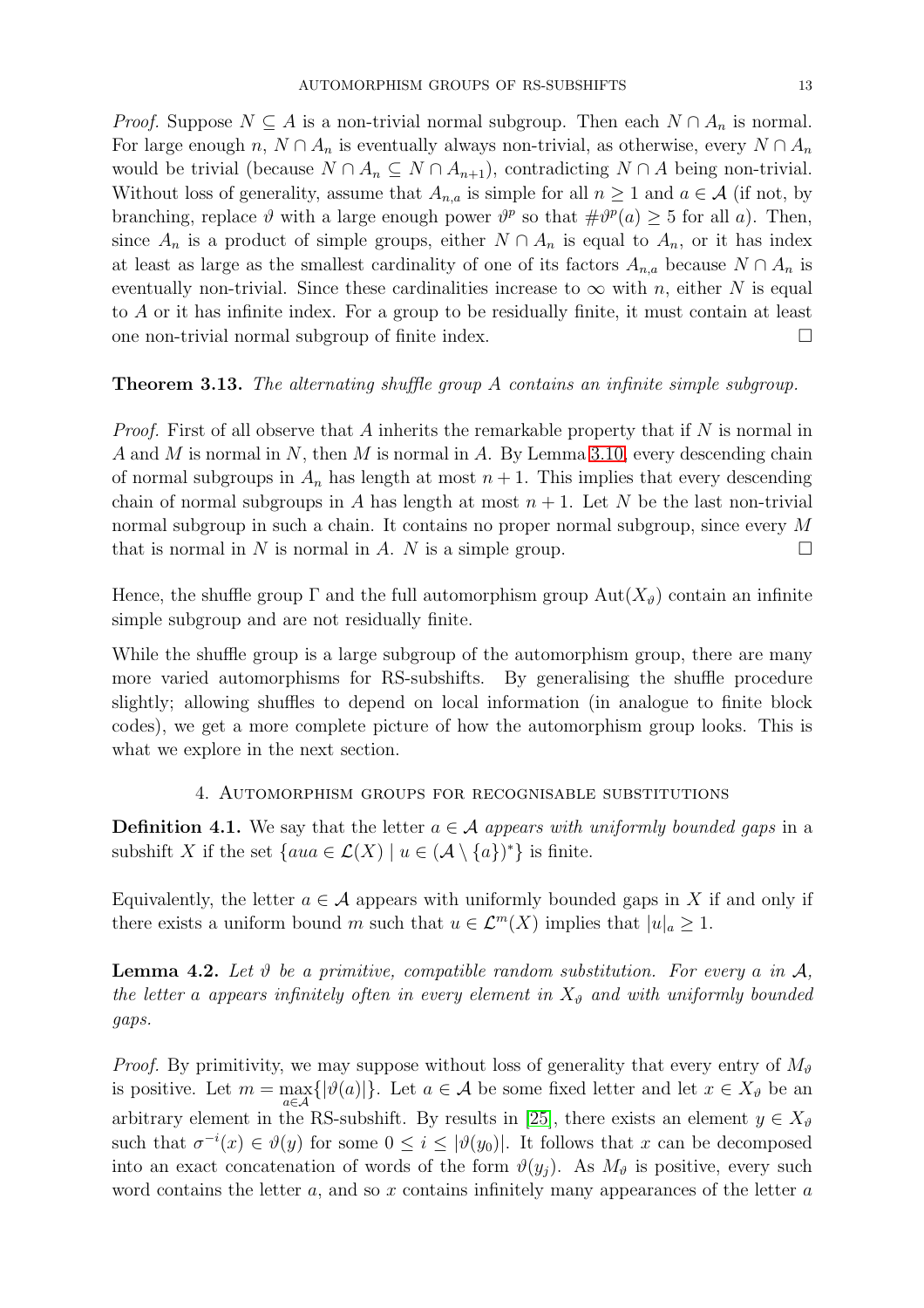and each appearance of a is at most a distance 2m apart. As m depends only on  $M_{\vartheta}$ , it is a uniform bound for all x, as required.  $\square$ 

Remark 4.3. We should mention that the above Lemma is perfectly compatible with the fact that  $X_{\vartheta}$  is, in general, not uniformly recurrent. All that Lemma [4.2](#page-12-2) gives us is uniformly bounded returns to single letters, rather than words. In fact, for suitably nice RS-subshifts, there must exist a word  $u$  that has arbitrarily large gaps between occurrences in some elements of the subshift. This will be proved later and used when studying the constant length case in Section [6.](#page-17-0)

<span id="page-13-0"></span>**Theorem 4.4.** Let  $\vartheta$  be a non-degenerate, compatible, primitive, recognisable random substitution. Let  $X_n$  be the full shift on n letters. The automorphism group  $Aut(X_2)$ embeds into the automorphism group  $Aut(X_{\vartheta}).$ 

*Proof.* It is well-known that for every  $n, m \geq 2$  the automorphism group  $\text{Aut}(X_n)$  embeds into the automorphism group  $Aut(X_m)$  [\[18\]](#page-27-2), and so it is enough to show that for some n, Aut $(X_n)$  embeds into  $X_{\vartheta}$ . Let  $a \in \mathcal{A}$  be any letter in the alphabet. Without loss of generality, by Proposition [3.2,](#page-6-0) suppose that  $\#\vartheta(a) \geq 2$  and let  $n = \#\vartheta(a)$  (if not, take a higher power  $\vartheta^k$ , for which all of the assumptions on  $\vartheta$  still hold). Write  $\vartheta(a) = \{u_1, \ldots, u_n\}$ . For every  $x \in X_{\vartheta}$ , by recognisability, we may write x uniquely as a concatenation of words

$$
\cdots \Box \vartheta(a) \Box \vartheta(a) \Box \vartheta(a) \Box \vartheta(a) \Box \vartheta(a) \Box \vartheta(a) \Box \cdots,
$$

where  $\Box$  is used to represent some collection of inflation words not of type a, that is,  $\Box$ is a word of the form  $\vartheta(w)$  with  $w \in (\mathcal{A} \setminus \{a\})^*$ . Our arguments will all be compatible with action under the shift, and so it is not necessary for us to identify the origin of  $x$ . Note that the possible realisations of the  $\Box s$  are uniformly bounded in length by Lemma [4.2.](#page-12-2) That is, there exists some  $M \geq 1$  such that for all realisations of  $\Box$ ,  $|\Box| \leq M$ .

So, there exists a unique bi-infinite sequence  $\omega \in \{1, \ldots, n\}^{\mathbb{Z}}$  (up to a shift) such that

$$
x = \cdots \Box u_{\omega(-2)} \Box u_{\omega(-1)} \Box u_{\omega(0)} \Box u_{\omega(1)} \Box u_{\omega(2)} \Box \cdots.
$$

Let  $\alpha$  be an automorphism of  $X_n$ . We define a map  $f_{\alpha}: X_{\vartheta} \to X_{\vartheta}$  by

$$
f_{\alpha}(x) = \cdots \Box u_{(\alpha \omega)(-2)} \Box u_{(\alpha \omega)(-1)} \Box u_{(\alpha \omega)(0)} \Box u_{(\alpha \omega)(1)} \Box u_{(\alpha) \omega(2)} \Box \cdots
$$

To see that  $f_{\alpha}(x) \in X_{\vartheta}$ , note that, by recognisability, there exists a unique  $y \in X_{\vartheta}$  and a unique  $0 \leq k \leq |\vartheta(y_0) - 1|$  such that  $\sigma^{-k}(x) \in \vartheta(y)$ . This unique preimage y is also a preimage of  $f_{\alpha}(x)$ , by construction of  $f_{\alpha}(x)$ , as the placement of inflation words and their types has not changed, only their realisations. That is,  $\sigma^{-k}(f_{\alpha}(x)) \in \vartheta(y)$ . As  $\vartheta(y) \subset X_{\vartheta}$ , it follows that  $f_{\alpha}(x) \in X_{\vartheta}$ .

The map  $f_{\alpha}$  is an example of a generalised shuffle, as mentioned in the discussion of Example [3.5,](#page-6-1) whose radius is uniformly bounded in length. This follows from the fact that  $\alpha$  is a sliding block code, all realisations of  $\Box$  are uniformly bounded in length, and the length  $|\vartheta(a)|$  is fixed for all realisations. As such  $f_{\alpha}$  is itself a sliding block code, and so is a shift-commuting continuous function on  $X_{\vartheta}$ .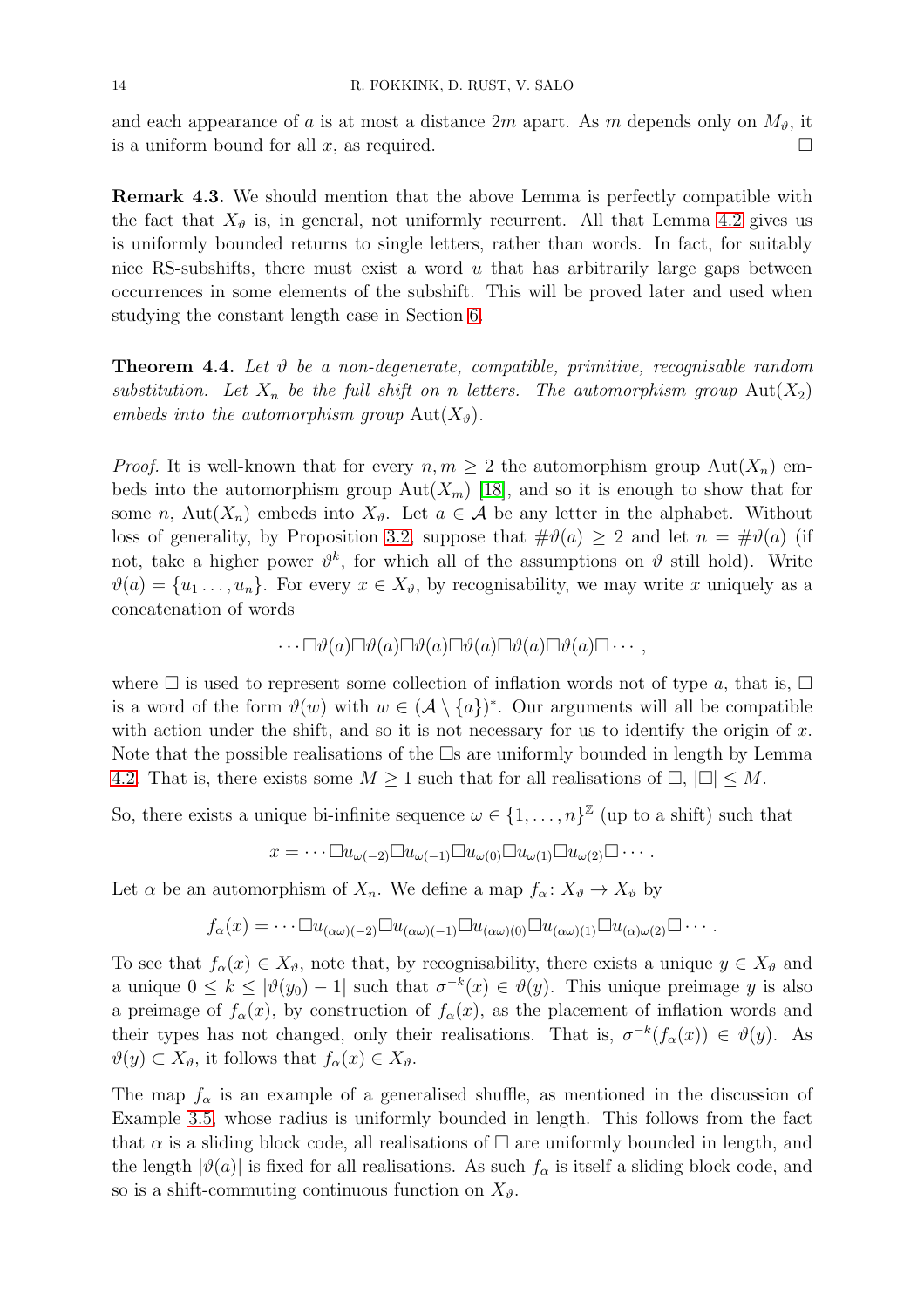It is not difficult to see that  $f_{\alpha} \circ f_{\alpha^{-1}} = f_{\alpha^{-1}} \circ f_{\alpha} = \mathrm{Id}_{X_{\vartheta}}$ , and so  $f_{\alpha} \in \mathrm{Aut}(X_{\vartheta})$ . Further, it is clear that  $f_{\alpha \circ \beta} = f_{\alpha} \circ f_{\beta}$  and so the map  $Aut(X_n) \to Aut(X_{\vartheta}) : \alpha \mapsto f_{\alpha}$  is a group homomorphism.

As  $f_{\alpha}(x)$  is derived from x by replacing inflation words with other inflation words of the same type,  $f_{\alpha}(x) = x$  if and only if  $u_{\alpha\omega(i)} = u_{\omega(i)}$  for every i, hence  $\alpha\omega = \omega$ . If  $\alpha$  is non-trivial, then there exists some  $\hat{\omega} \in \{1, \ldots, n\}^{\mathbb{Z}}$  such that  $\alpha \hat{\omega} \neq \hat{\omega}$ , and so

$$
f_{\alpha}(\cdots \Box u_{\hat{\omega}(-1)}\Box u_{\hat{\omega}(0)}\Box u_{\hat{\omega}(1)}\Box \cdots) \neq \cdots \Box u_{\hat{\omega}(-1)}\Box u_{\hat{\omega}(0)}\Box u_{\hat{\omega}(1)}\Box \cdots.
$$

It follows that  $f_{\alpha}$  is not the identity, and so the map  $\text{Aut}(X_n) \to \text{Aut}(X_{\vartheta})$ :  $\alpha \mapsto f_{\alpha}$  is an embedding.

As an immediate corollary, any subgroup of  $Aut(X_2)$  embeds into  $Aut(X_3)$ , and so by results of Boyle, Lind and Rudolph [\[5\]](#page-27-0), we can also identify the following subgroups of  $Aut(X_{\theta}).$ 

**Corollary 4.5.** Let  $\vartheta$  be a non-degenerate, compatible, primitive, recognisable random substitution. The following groups embed into the automorphism group  $Aut(X_{\vartheta})$ :

- Aut $(X_n)$ ,  $n \geq 2$ ,
- every countable direct sum of finite groups,
- Any finite free product  $(\mathbb{Z}/2\mathbb{Z})^{*n} = \mathbb{Z}/2\mathbb{Z} * \cdots * \mathbb{Z}/2\mathbb{Z}$ , hence the free group  $F_2$  on 2 generators, hence the free group  $F_n$  on  $n \geq 1$  generators, and the free group  $F_\omega$ on countably many generators,

• the countable direct sum 
$$
\mathbb{Z}^{\omega} = \bigoplus_{i=1}^{\infty} \mathbb{Z}
$$
.

Moreover,  $Aut(X_{\theta})$  contains all of the other subgroups mentioned in the discussion in Section [2.2.](#page-4-3)

Given the above, a natural question is whether there are subgroups of  $Aut(X_{\theta})$  which do not appear as subgroups of the group  $Aut(X_2)$ . In fact, this follows from Theorem [3.13,](#page-12-0) as the alternating shuffle group A contains an infinite simple group. Aut $(X_2)$  is residually finite (by Proposition [2.6\)](#page-5-1), and so A cannot appear as a subgroup of  $Aut(X_2)$ . It follows that  $Aut(X_{\vartheta})$  is in a very concrete sense 'larger' than  $Aut(X_2)$ .

#### 5. Local recognisability

<span id="page-14-0"></span>Gohlke, Rust and Spindeler introduced the notion of an *inflation word decomposition* for random substitutions [\[14\]](#page-27-14). This definition is key to defining a local version of recognisability, as is done for deterministic substitutions. This is also a useful framework in which to define what it means for a single word in the language to be recognisable. This notion will be used in Section [6](#page-17-0) to relax full recognisability.

**Definition 5.1.** Let  $\vartheta$  be a random substitution and let  $u \in \mathcal{L}_{\vartheta}$  be a legal word. Let  $n \geq 1$  be a natural number. For words  $u_i \in \mathcal{A}^+$ , the tuple  $[u_1, \ldots, u_\ell]$  is called a  $\vartheta$ -cutting of u if  $u_1 \cdots u_\ell = u$  and there exists a  $\vartheta$ -legal word  $v = v_1 \cdots v_\ell$  such that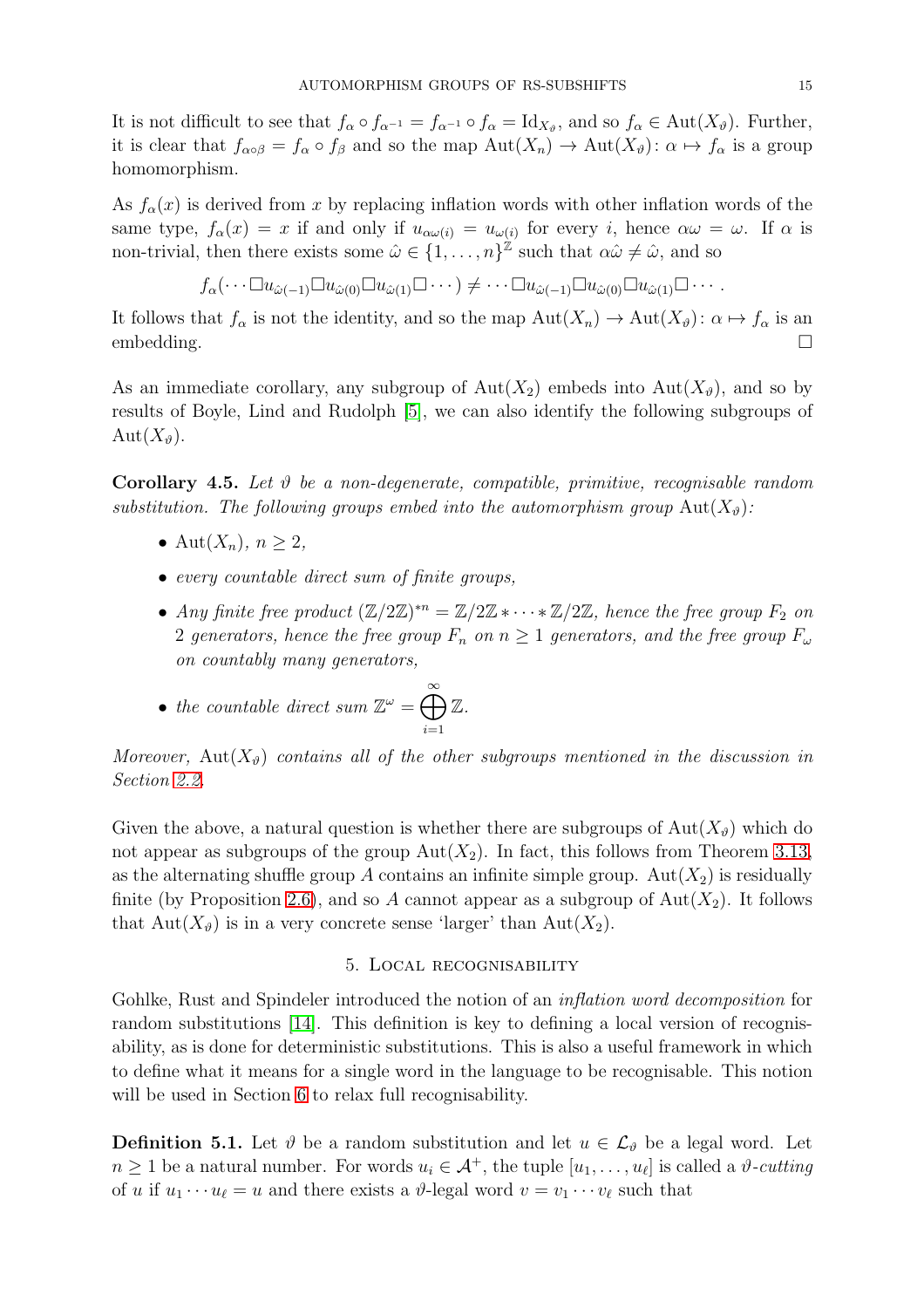- For  $i = 2, \ldots, \ell 1$ ,  $u_i$  is an inflation word built from the letter  $v_i$ . That is,  $u_i \in \vartheta(v_i)$ . Note that  $u_i$  is a word, while  $v_i$  is a single letter.
- $u_1$  is the suffix of an inflation word built from  $v_1$ , and
- $u_{\ell}$  is the prefix of an inflation word built from  $v_{\ell}$ .

That is, u is contained in a realisation of  $\vartheta(v)$ , which is a concatenation of inflation words, with each of the interior  $u_i$ 's being one of those inflation words.

We call v a root of the  $\vartheta$ -cutting and we call  $([u_1, \ldots, u_\ell], v)$  the corresponding *inflation* word decomposition of u. If u actually is a realisation of  $\vartheta(v)$  for some v, so  $u_1 \in \vartheta(v_1)$ and  $u_{\ell} \in \vartheta(v_{\ell})$ , then we say that u is an exact inflation word. Finally, we let  $D_{\vartheta}(u)$  denote the set of all decompositions of the word  $u$ .

Example 5.2. Let  $\vartheta: a \mapsto \{ab, ba\}, b \mapsto \{aa\}$  be the random period doubling substitution. The word aab has two possible  $\vartheta$ -cuttings [a, ab] and [aa, b] with two and one distinct roots respectively. The set of inflation word decompositions of aab is

$$
D_{\vartheta}(aab) = \{([a, ab], aa), ([a, ab], ba), ([aa, b], ba)\}.
$$

For this random substitution, abba is an exact inflation word. However, b is not an exact inflation word, since any concatenation of inflation words containing bb must also contain some as.

Let u be a  $\vartheta$ -legal word and let  $u_{[i,j]}$  be a subword. An inflation word decomposition of u restricts to an inflation word decomposition of  $u_{[i,j]}$ , which we call an *induced inflation* word decomposition. The idea is simple, but the precise definition is somewhat technical:

**Definition 5.3.** Let  $\vartheta$  be a random substitution and let  $d = ([u_1, \ldots, u_\ell], v) \in D_\vartheta(u)$  be an inflation word decomposition of u. For  $1 \leq i \leq j \leq |u| - 1$ , we write  $d_{[i,j]}$  for the induced inflation word decomposition on the subword  $u_{[i,j]}$ , defined by

$$
d_{[i,j]} = ([u_1, \ldots, u_\ell], v)_{[i,j]} = ([\hat{u}_{k(i)}, u_{k(i)+1}, \ldots, u_{k(j)-1}, \hat{u}_{k(j)}], v_{[k(i),k(j)]}),
$$

where  $1 \leq k(i) \leq k(j) \leq \ell$  are natural numbers such that

$$
|u_1 \cdots u_{k(i)-1}| < i \leq |u_1 \cdots u_{k(i)}|
$$
 and  $|u_1 \cdots u_{k(j)-1}| < j \leq |u_1 \cdots u_{k(j)}|$ ,

 $\hat{u}_{k(i)}$  is a suffix of  $u_{k(i)}$  and  $\hat{u}_{k(j)}$  is a prefix of  $u_{k(j)}$  such that

$$
\hat{u}_{k(i)}u_{k(i)+1}\cdots u_{k(j)-1}\hat{u}_{k(j)}=u_{[i,j]}.
$$

Example 5.4. Let  $\vartheta: a \mapsto \{ab, ba\}, b \mapsto \{aa\}$  be the random period doubling substitution. The legal word  $u = ababa \in \mathcal{L}_{\vartheta}$  has exactly four inflation word decompositions given by

 $D_{\vartheta}(u) = \{([a, ba, ba], aaa), ([a, ba, ba], baa), ([ab, ab, a], aaa), ([ab, ab, a], aab)\}.$ 

For the subword  $u_{[2,4]} = bab$  of u, the first two elements of  $D_{\vartheta}(u)$  yield the induced decomposition  $d_{[2,4]}^{(1)} = ([ba, b], aa)$ , while the next two elements yield  $d_{[2,4]}^{(2)} = ([b, ab], aa)$ . Thus,  $\#\{d_{[2,4]} \mid d \in D_{\vartheta}(u)\} = 2$ . In this example, both possible  $\vartheta$ -cuttings of bab are induced from cuttings of u.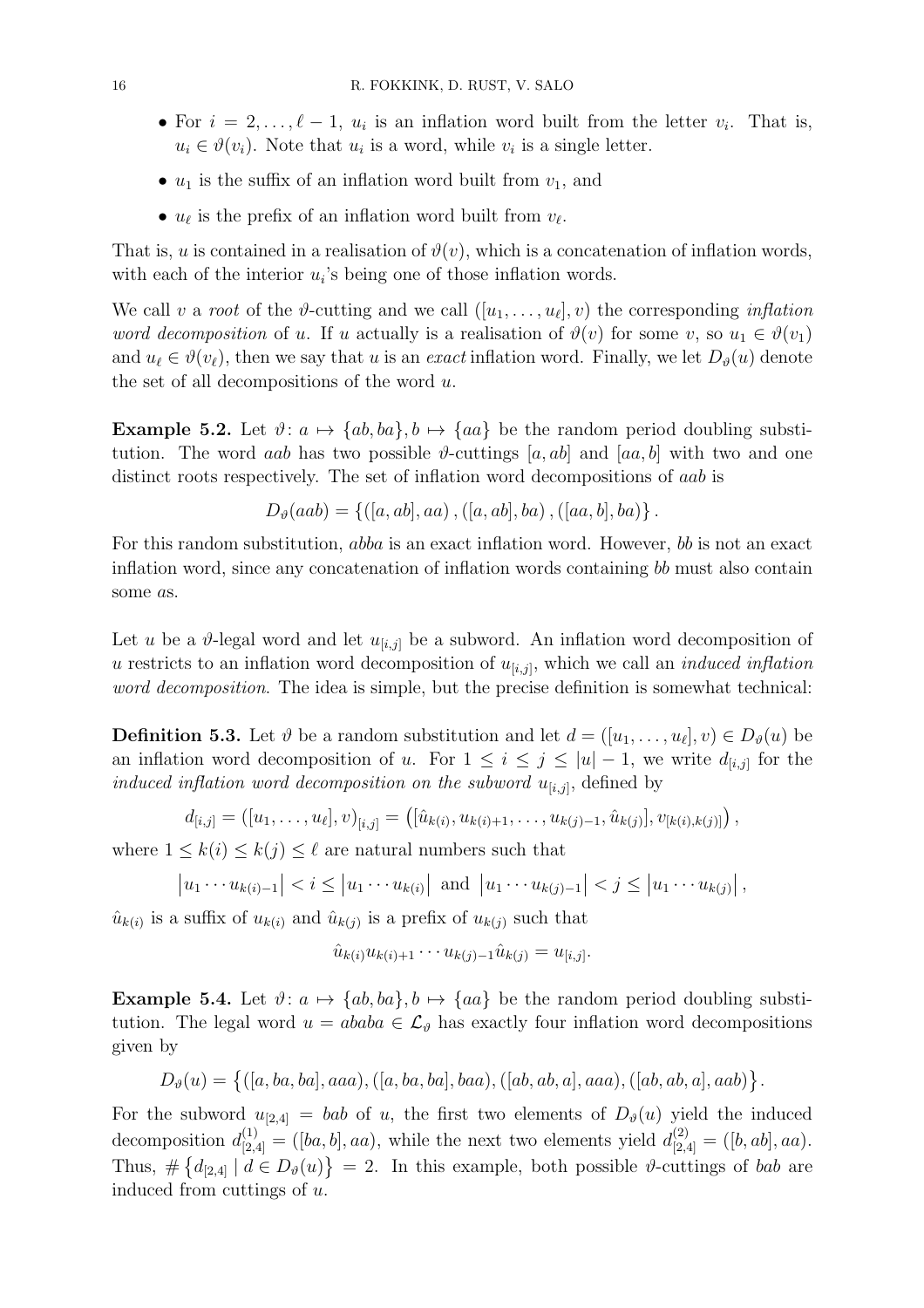By contrast, the word  $u' = bbaba$  has a unique inflation word decomposition  $d' =$  $([b, ba, ba], aaa)$  which yields a unique induced inflation word decomposition on the subword  $u'_{[2,4]} = bab$  given by  $d'_{[2,4]} = ([ba, b], aa)$ . That is, when bab sits inside u, the embedding tells us nothing about the  $\vartheta$ -cutting of bab, but when bab sits inside u', the embedding uniquely defines the  $\vartheta$ -cutting of bab.

**Definition 5.5.** Let  $\vartheta$  be a random substitution and let  $u \in \mathcal{L}_{\vartheta}$  be a legal word. We say that u is recognisable if there exists a natural number  $N$  such that for each legal word of the form  $w = u^{(l)}uu^{(r)}$  with  $|u^{(l)}| = |u^{(r)}| = N$ , all inflation word decompositions of w induce the same inflation word decomposition of  $u$ . That is, knowing the  $N$  letters to the left of u and the N letters to the right of u determines a unique induced inflation word decomposition of u. We call the minimum such N the radius of recognisability for u.

**Definition 5.6.** We call a random substitution  $\vartheta$  *locally recognisable* if there exists a natural number N such that every  $\vartheta$ -legal word is recognisable with radius at most N. The minimum such N is called the *radius of recognisability for*  $\vartheta$ .

Intuitively, this means that there is a 'window' of radius  $2N + 1$  such that if we place the window somewhere in a word, the induced inflation word decomposition of the central letter in the window is uniquely determined. Then, for a long enough word  $u$ , as we slide the window along the word, all but the very extremal inflation words that make up  $u$  are determined. That is, we know how to uniquely decompose  $u$  into inflation words except possibly at the very ends of the word. Without loss of rigour, we will normally work with this intuitive idea of local recognisability rather than the explicit definition, as the notation can become cumbersome.

Equivalence of (global) recognisability and local recognisability is the next result.

<span id="page-16-0"></span>**Proposition 5.7.** A compatible random substitution  $\vartheta$  is recognisable if and only if it is locally recognisable.

*Proof.* ( $\implies$ ) We prove the contrapositive. Suppose that  $\vartheta$  is not locally recognisable. Then for every  $N \geq 0$ , there exists a word  $v_N = v$  of the form  $v = u^{(l)} u u^{(r)}$  such that  $|u^{(l)}| = |u^{(r)}| = N$  and such that the induced inflation word decomposition of u is not unique. Note that we can assume  $|u| = 2$  without loss of generality. Extend  $v<sub>N</sub>$ arbitrarily to a bi-infinite element  $x_N \in X_{\vartheta}$ . By compactness, the sequence  $(x_N)_{N>0}$ has an accumulation point  $x \in X_{\vartheta}$ . Let  $n \in \mathbb{N}$ . We have  $x_{[-n,n]} = (x_N)_{[-n,n]}$  for some  $N \in \mathbb{N}$  and hence there are two inflation word decompositions of  $x_{[-n,n]}$  that differ at the origin. Sending  $n \to \infty$  and using compactness for the  $\vartheta$ -preimages, we find two distinct preimages of x in  $X_{\vartheta}$ . It follows that  $\vartheta$  is not recognisable.

 $(\iff)$  Let  $x \in X_{\vartheta}$  be an arbitrary element. Let N be the radius of recognisability for  $\vartheta$ . Existence of a preimage y for x under  $\vartheta$  is already known from work of Rust and Spindeler [\[25\]](#page-28-1). That is, there exists an element  $y \in X_{\vartheta}$  and  $0 \leq k \leq |\vartheta(y_0)| - 1$  such that  $\sigma^{-k}(x) \in \vartheta(y)$ . It remains to show uniqueness. Let  $n \geq 0$  be an arbitrary natural number and consider the word  $u := x_{[-n,n]}$ . We note that u is a subword of the word  $u' = x_{[-n-N,n+N]}$  and by local recognisability, all inflation word decompositions of u' must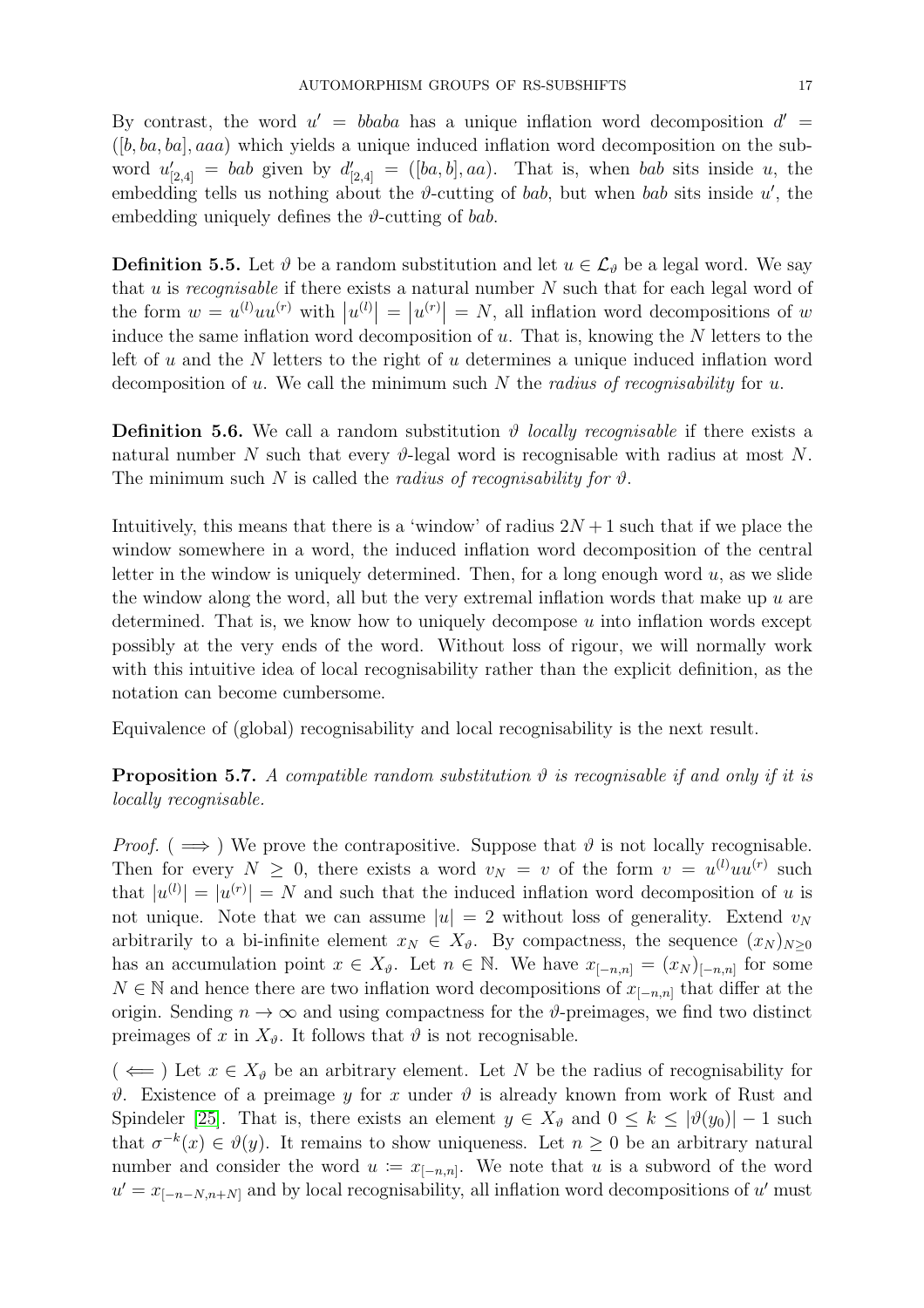induce the same inflation word decomposition on  $u$ . So any preimage  $\eta$  must coincide with the root of this inflation word decomposition for u on some central subword  $v = y_{[-n',n']}$ , where n' has approximate order  $n' \sim n/|\vartheta|$ . As n was arbitrary and  $\frac{n}{|\vartheta|} \to \infty$ , it follows that arbitrarily large central subwords of  $y$  are determined by  $x$ . Hence,  $y$  is unique. As x was arbitrary,  $\vartheta$  is recognisable.

The definition of local recognisability used here was a delicate notion to formalise, as the choice of images of letters under random substitutions means that one must be more careful than in the deterministic setting in order to capture the correct meaning (which is relatively simple as far as intuition is concerned), especially as one really wants the definition to be equivalent to global recognisability. Both the definition of local recognisability and the above proof were pieced together from those appearing in [\[10\]](#page-27-19) in the context of deterministic substitutions and conversations with Philipp Gohlke, to whom we are extremely grateful.

#### <span id="page-17-0"></span>6. Automorphism groups for constant length random substitutions

Recognisability is used heavily in Section [4](#page-12-1) in order to ensure that the automorphisms being constructed are well-defined. In general, we do not have recognisability and so shuffles and generalised shuffles are no longer well-defined. This includes important examples for which one is interested in studying the associated automorphism groups, such as the random Fibonacci  $[11, 21]$  $[11, 21]$  and random period doubling substitutions  $[4]$ . The random period doubling substitution is especially of interest as the associated RS-subshift contains periodic points, unlike for RS-subshifts associated with recognisable substitutions. Rust and Spindeler showed that primitive random substitutions that contain a periodic point actually contain a dense set of periodic points [\[25\]](#page-28-1), so by Proposition [2.6,](#page-5-1) the automorphism group of the random period doubling subshift is residually finite. The existence of periodic points in the RS-subshift therefore forces the automorphism group to be 'smaller' in this sense (compare Theorem [3.13\)](#page-12-0). In general, we have the following.

# **Corollary 6.1.** Let  $\vartheta$  be a primitive random substitution. If  $X_{\vartheta}$  contains a single periodic element, then  $Aut(X_{\vartheta})$  is residually finite.

For a discussion of the existence/non-existence and enumeration of periodic points for compatible random substitutions, the reader is directed to the work of Rust [\[24\]](#page-28-2).

In order to study properties such as subgroups for automorphism groups of RS-subshifts without recognisability, it is helpful to introduce other restrictions on our random substitutions. Our aim is to introduce conditions that are satisfied by the random period doubling substitution, so that consequent results apply to this example.

To motivate this direction, let us construct a non-trivial automorphism of the random period doubling substitution.

Example 6.2. Recall that the random period doubling substitution is given on the alphabet  $A = \{a, b\}$  by  $\vartheta: a \mapsto \{ab, ba\}, b \mapsto \{aa\}.$  This is a primitive, compatible random substitution of constant length  $L = 2$  and which is not recognisable, but for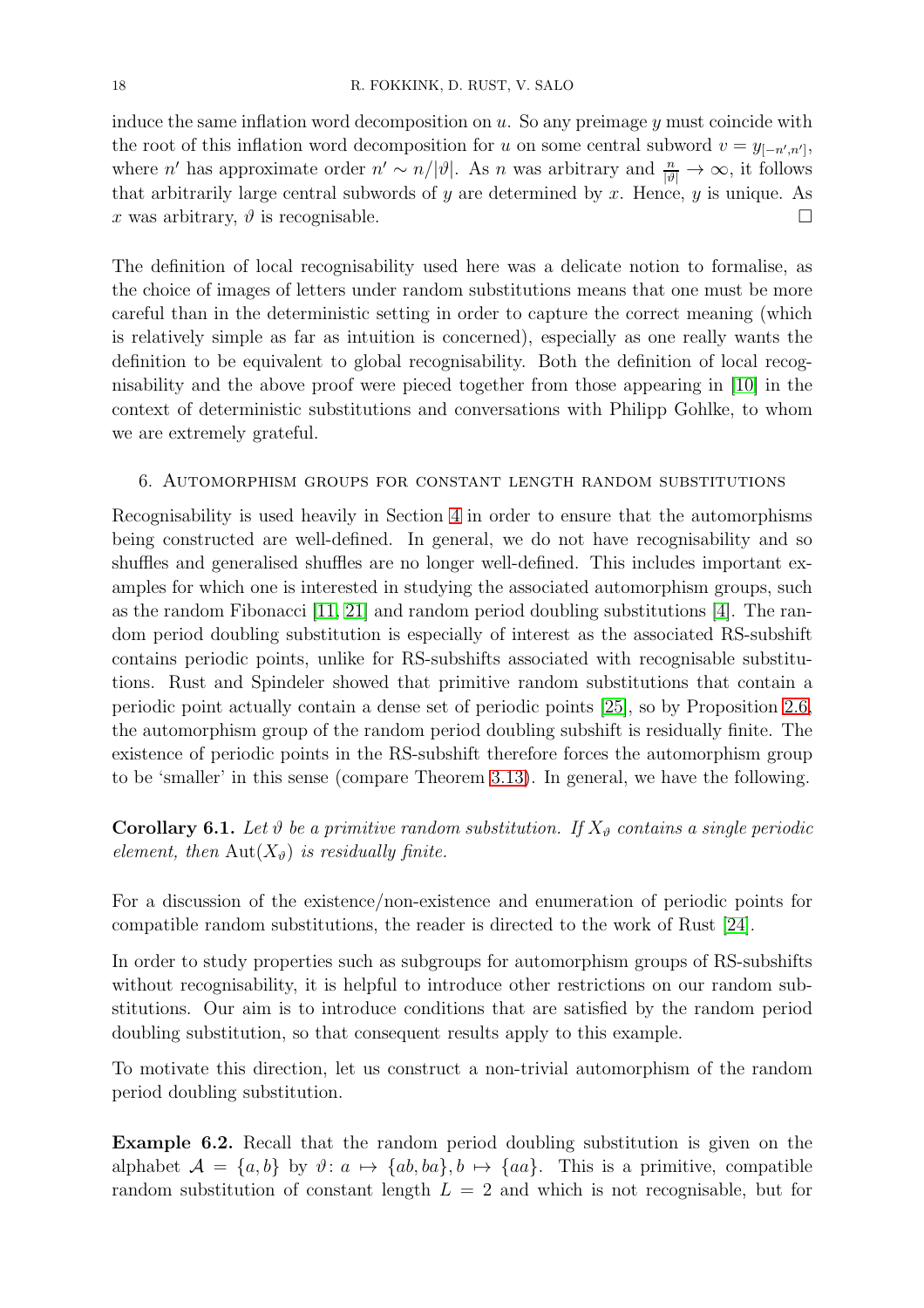which the word bb is recognisable with radius of recognisability 0, admitting the unique inflation word decomposition  $([b, b], (aa))$  (see Example [6.6\)](#page-20-0).

We can use the word bb as a marker between which local shuffles can be applied. For instance, the following is the list of all words of length 8 in the language  $\mathcal{L}_{\theta}$  that both begin and end with bb:

$$
u_1 = bbaaaabb, \ u_2 = bbaababb, \ u_3 = bbabaabb
$$

Because bb has a unique inflation word decomposition, it actually means that these three words  $u_i$ ,  $i = 1, 2, 3$  also have unique inflation word decompositions. Notice that  $u_2$  and  $u_3$  have the same root. That is  $u_2$  and  $u_3$  are uniquely decomposed as

$$
u_2 = -b \log ab \, ab - , \quad u_3 = -b \log ab \, ab - ,
$$

We may therefore define an automorphism of  $X_{\vartheta}$  in the following way. The automorphism  $f: X_{\vartheta} \to X_{\vartheta}$  replaces any occurrence of the word  $u_2$  with the word  $u_3$  and vice versa. This is well-defined because if  $u_2$  and  $u_3$  were ever to overlap in an element of the subshift<sup>[4](#page-18-0)</sup>, then the rule defining  $f$  can still act on both words, as the place where they overlap, the word bb, is fixed by the rule. In this sense, bb is a marker. As  $u_2$  and  $u_3$  have the same unique root, f is well-defined on  $X_{\vartheta}$ . By now, it is also clear that f really is an automorphism and is its own inverse. There are plenty of elements in the subshift for which  $u_2$  and  $u_3$  appear as subwords, and so it is clear that f is non-trivial. We hence see that f is a non-trivial involution in Aut $(X_{\vartheta})$ .

Notice that it was necessary to define our automorphism in such a way that a nearby word (bb) was recognisable, in order to make the mapping well-defined. If we would try to define an automorphism that, for example, just replaced the word ab with ba and vice versa, this would not be well-defined on all  $x \in X_{\vartheta}$  due to the lack of recognisability for  $\vartheta$  (and several other reasons).

The longer we make our words  $u_i$  (which contain bb on the ends but not in between), the more choice we have for applying similar local shuffles, such as the automorphism that performs the cyclic replacement



on words that share the unique root aaabaaa. One just has to ensure that no new occurrences of bb are being created between the two 'border' bbs.

The above mentioned properties will form the basis for a general argument and so we now take the time to formalise them, in order to understand better how to apply them in a general setting.

<span id="page-18-0"></span><sup>&</sup>lt;sup>4</sup>In fact, this cannot happen because  $a^9$  is not legal for  $\vartheta$ .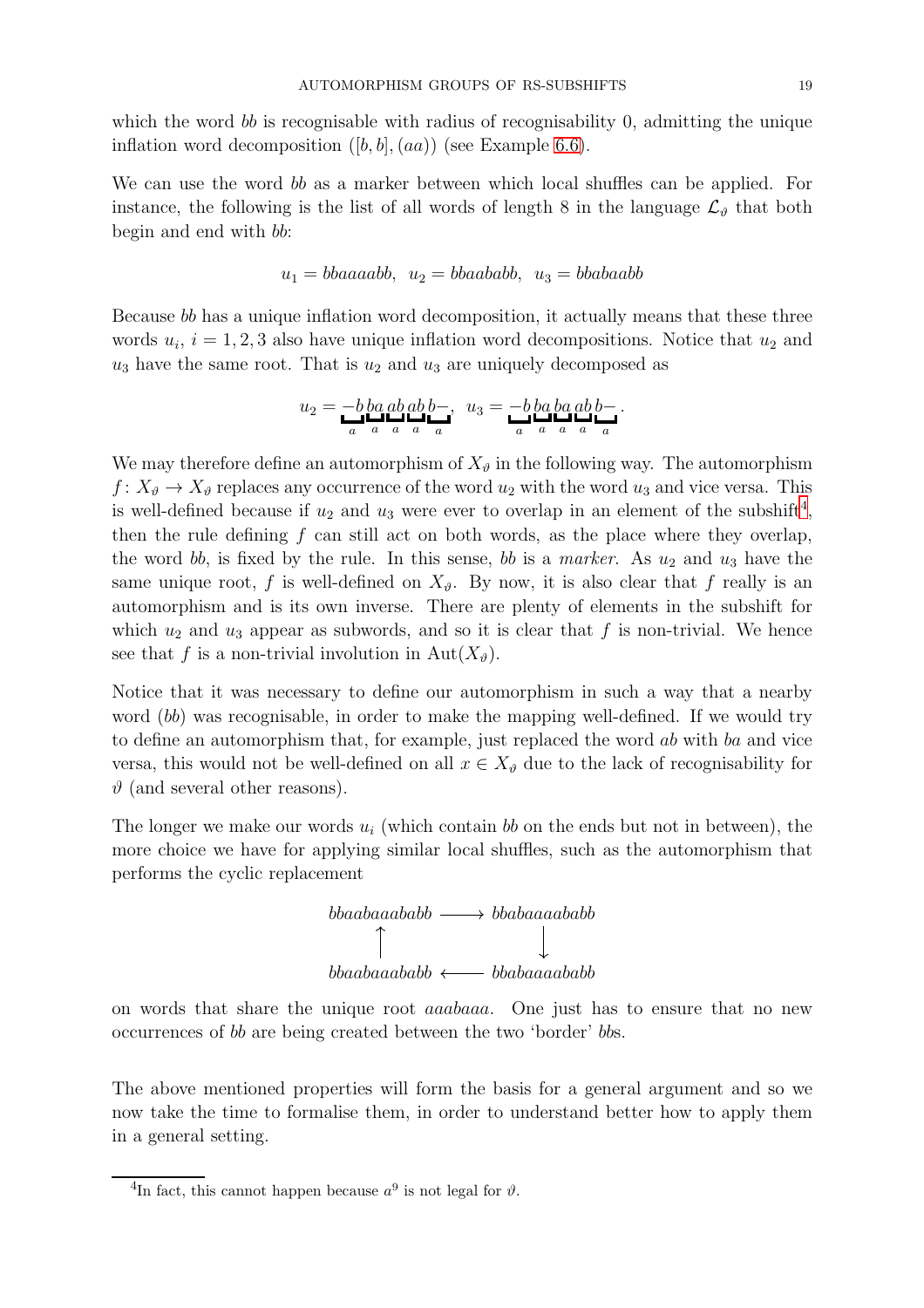6.1. Relaxing recognisability. If there exists a recognisable word  $u \in \mathcal{L}_{\vartheta}$ , then we say that  $\vartheta$  admits a recognisable word. We say that the random substitution  $\vartheta$  has disjoint images of letters if, for all  $a, b \in \mathcal{A}$ ,  $\vartheta(a) \cap \vartheta(b) \neq \emptyset \implies a = b$ . We say that the random substitution  $\vartheta$  has disjoint images if, for all legal words  $u, v \in \mathcal{L}_{\vartheta}$ ,  $\vartheta(u) \cap \vartheta(v) \neq \emptyset \implies u = v$ . Although recognisability neither implies nor is implied by the disjoint images property, they are intuitively similar, as they both restrict how legal words may be 'desubstituted'. On the other hand, the existence of a recognisable word is a direct relaxation of recognisability.

Recognisable words may always be extended to a minimal recognisable word that constitutes an exact inflation word. This is done by picking a long enough superword  $w \in \mathcal{L}_{\vartheta}$ of u that induces a unique inflation word decomposition  $([u_{(0)},...,u_{(\ell)}],v) \in D_{\theta}(u)$  and extending u within w to  $u' = u'_{(0)}u_{(1)}\cdots u_{(\ell-1)}u'_{(\ell)} \in \vartheta(v)$ , which is also recognisable by construction. We may therefore always assume that a recognisable word is an exact inflation word when it is convenient to do so and that each of the decomposition words  $u_{(0)}, \ldots, u_{(\ell)}$  for the recognisable word u are images of the random substitution on a single letter, so  $u \in \vartheta(v)$  for some  $v \in \mathcal{L}_{\vartheta}$ .

It has previously been shown that a constant length random substitution has disjoint images of letters if and only if it has disjoint images [\[24\]](#page-28-2). In particular, a constant length random substitution  $\vartheta$  has disjoint images of letters if and only if all of its powers  $\vartheta^p$ also have disjoint images of letters. In the case of non-constant length substitutions, disjoint images can be strictly stronger than disjoint images of letters, as demonstrated by the random Fibonacci substitution  $\vartheta: a \mapsto \{ab, ba\}, b \mapsto \{a\}$ , which has disjoint images of letters. Nevertheless, we see that  $\vartheta$  does not have disjoint images because  $\vartheta(ab) \cap \vartheta(ba) = \{aba\}.$ 

The following result says that the existence of a recognisable word in an element  $x$  for a constant length random substitution enforces unique cutting points (boundaries of inflation words) in the whole of  $x$ . This result will be used later to ensure that an automorphism is well-defined. Notice that  $y$  is not necessarily unique in the following result.

<span id="page-19-0"></span>**Lemma 6.3.** Let  $\vartheta$  be a substitution of constant length L which admits one recognisable word u. If  $x \in X_{\vartheta}$  contains at least one appearance of the word u as a subword, then there exists a unique  $0 \leq i \leq L-1$  such that  $\sigma^{-i}(x) \in \vartheta(y)$  for some  $y \in X_{\vartheta}$ .

*Proof.* Without loss of generality, assume that  $u \in \vartheta(\hat{v})$  for some  $\hat{v} \in \mathcal{L}_{\vartheta}$ . Suppose that the radius of recognisability for u is N. Let  $i \leq j$  be such that  $x_{[i,j]} = u$ . Suppose that the unique inflation word decomposition of  $u$  induced by any inflation word decomposition of  $x_{[i-N,j+N]}$  is given by  $([u_{(0)},...,u_{(\ell)}],v)$ . By shifting x, we may assume without loss of generality that  $x_{[0,|u|-1]} = u$ .

We know that x has at least one preimage y under the substitution. As  $\vartheta$  is constant length, say with length L, and the subword  $x_{[0,|u|-1]}$  has a unique decomposition into inflation words which is compatible with an inflation word decomposition of the whole of x, it means that  $x \in \vartheta(y)$ , with no allowed shifting of x. Or more succinctly,  $i = 0$ , and so is unique.  $\Box$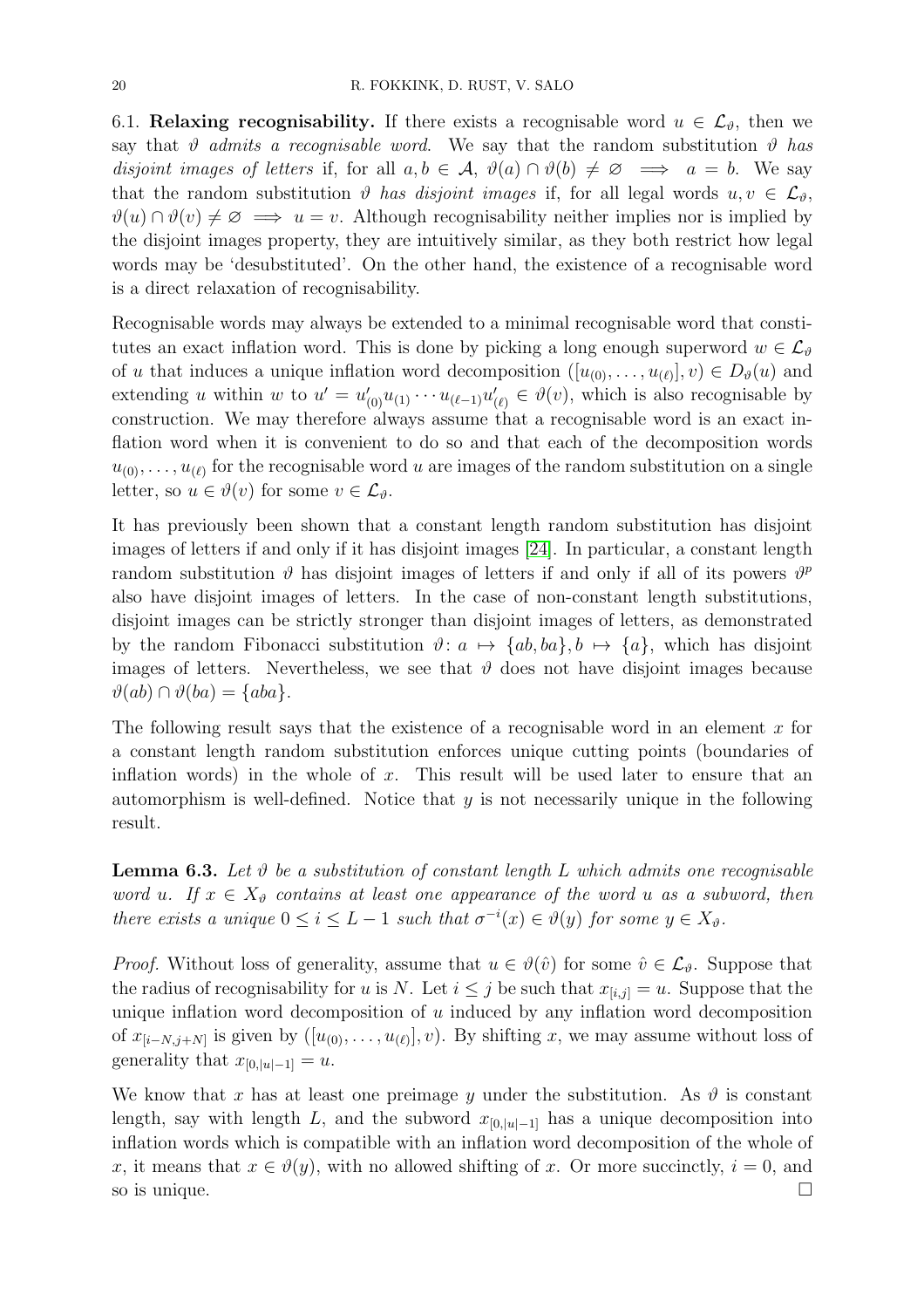If we further assume that  $\vartheta$  has disjoint images of letters, then not only is i unique, but so is the preimage y. So not only do we enforce the cutting point structure in x, but also the types of the inflation words.

**Proposition 6.4.** Let  $\vartheta$  be a substitution of constant length L with disjoint images of letters and which admits one recognisable word u. If  $x \in X_{\vartheta}$  contains at least one appearance of the word u as a subword, then there exists a unique  $y \in X_{\vartheta}$  and  $0 \leq i \leq L - 1$ such that  $\sigma^{-i}(x) \in \vartheta(y)$ .

Proof. That i is unique follows from Lemma [6.3,](#page-19-0) and so without loss of generality, assume that  $i = 0$ . In particular, every subword of x of the form  $x_{[iL,(i+1)L-1]}$  is an exact inflation of a single letter. That is,  $x_{[iL,(i+1)L-1]} \in \vartheta(y_i)$ , where y is some preimage of x under  $\vartheta$ . But, as  $\vartheta$  has disjoint images of letters, we can conclude that the word  $x_{[iL,(i+1)L-1]}$ uniquely determines the letter  $y_i$ . It follows that y is uniquely determined by x, and so both the element y and the integer i are unique.  $\Box$ 

Hence, for constant length substitutions with disjoint images of letters, a suitable abundance of recognisable words actually gives full recognisability.

<span id="page-20-1"></span>**Corollary 6.5.** Let  $\vartheta$  be a substitution of constant length with disjoint images of letters and suppose that every element in the RS-subshift  $X_{\vartheta}$  contains at least one recognisable subword. Then  $\vartheta$  is recognisable.

<span id="page-20-0"></span>**Example 6.6.** Let  $\vartheta$ :  $a \mapsto \{ab, ba\}, b \mapsto \{aa\}$  be the random period doubling substitution. It is a constant length random substitution with length  $L = 2$ . The word aa is not recognisable for  $\vartheta$  but showing this is not so simple. Note that as has five inflation word decompositions

$$
D_{\vartheta}(aa) = \{([aa], b), ([a, a], bb),
$$
  

$$
([a, a], ba), ([a, a], ab), ([a, a], aa)\}
$$

and for any  $n \geq 0$ , the word  $u_n = (aabaab)^naa(baabaa)^n$  is legal for  $\vartheta$ . We then notice that  $u_n$  admits the inflation word decompositions

$$
\overbrace{([aa,ba,ab,aa]}^{x2n},(baa)^{2n}b) \quad \text{and} \quad ([a,ab,aa,ba,a],a(aba)^{2n}a),
$$

which induce different inflation word decompositions on the central word aa (even different  $\vartheta$ -cuttings). In particular, they induce the inflation word decompositions ([aa], b) and  $([a, a], aa)$  respectively. Hence, no radius of recognisability exists for aa.

On the other hand, the word bb is recognisable, as the only inflation word decomposition for bb (regardless of how it is induced) is

$$
D_{\vartheta}(bb) = \{([b, b], aa)\}.
$$

Although  $\vartheta$  admits a recognisable word bb (and in fact infinitely many recognisable words), it is not true that  $\vartheta$  is recognisable, as b does not appear as a subword of every element in  $X_{\vartheta}$ , as demonstrated by the element  $(aab)^{\infty} \in X_{\vartheta}$ . In fact, by Corollary [6.5,](#page-20-1) not every element of  $X_{\vartheta}$  can contain a recognisable word as a subword, since the existence of a periodic element in the subshift rules out full recognisability by results from [\[24\]](#page-28-2).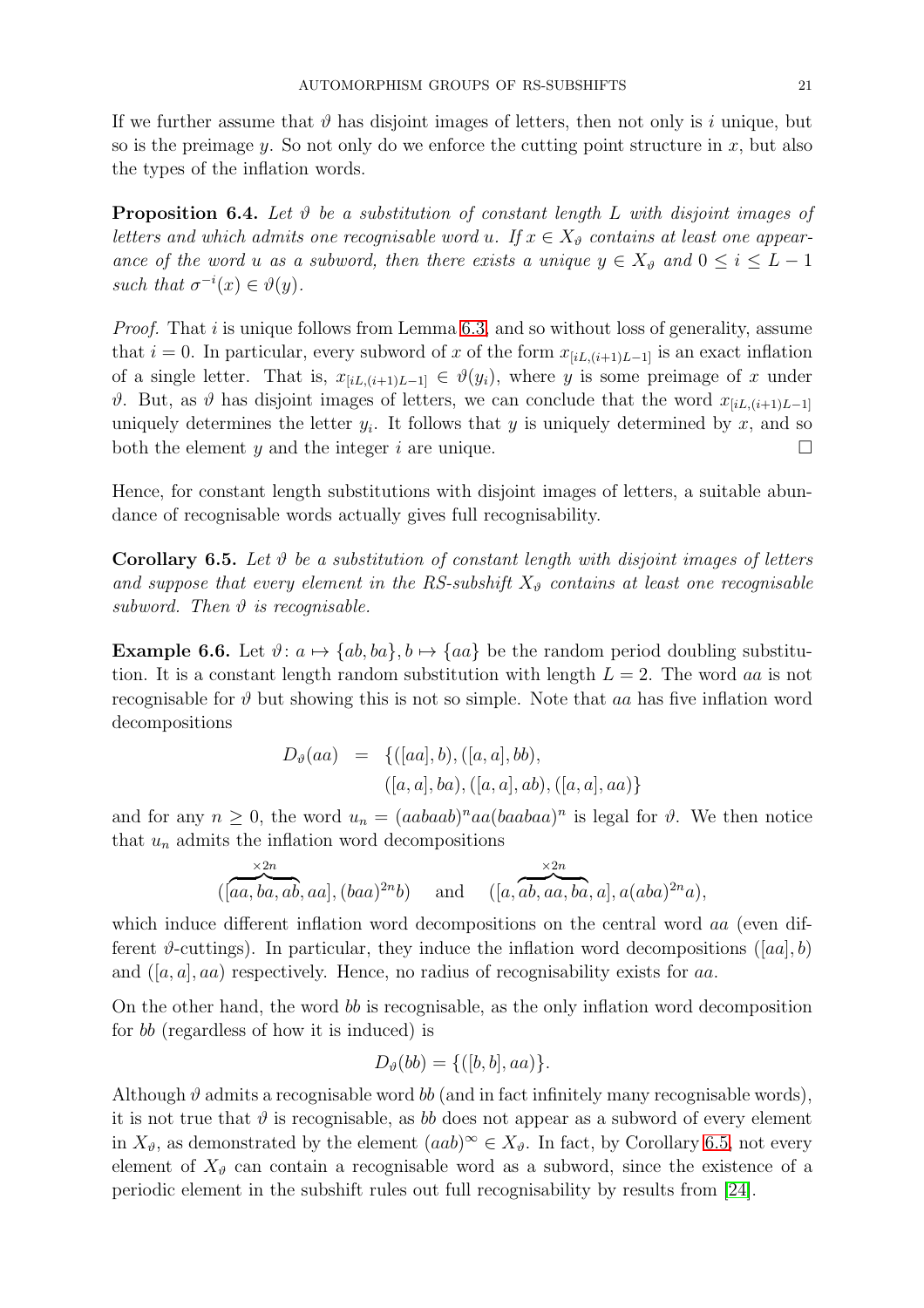We will need to also control the existence of recognisable words for powers of substitutions.

**Lemma 6.7.** Let  $\vartheta$  be a primitive, constant length random substitution with disjoint images of letters and let  $p \geq 1$  be an integer. The random substitution  $\vartheta$  admits a recognisable word if and only if  $\vartheta^p$  admits a recognisable word.

*Proof.* (  $\implies$  ) Write L for the length of the substitution, so for all  $a \in \mathcal{A}$ ,  $|\vartheta(a)| = L$ . Let u be a recognisable word for  $\vartheta$  with radius of recognisability N and let  $\hat{u} = u^{(l)}uu^{(r)}$ be a legal of extension of u with  $|u^{(l)}| = |u^{(r)}| = L$ . Suppose that all inflation word decompositions of  $\hat{u}$  induce the unique inflation word decomposition  $([u_{(0)},...,u_{(\ell)}],v)$ on u and without loss of generality assume that  $u \in \vartheta(v)$ . By primitivity, there exists a legal word  $w \in \mathcal{L}_{\vartheta}$  that contains both  $\hat{u}$  and v. Consider now a word  $w' \in \vartheta(w)$  which is given by realising the subword  $\vartheta(v)$  to be u. As  $u \triangleleft w'$ , u is recognisable for  $\vartheta$  and  $\vartheta$  is constant length, this forces the possible  $\vartheta$ -cuttings of  $w'$  to be fixed as soon as we know an N-neighbourhood of  $w'$ . Disjoint images of letters means that in fact  $w'$  can then only have a single inflation word decomposition induced by any inflation word decomposition of an N-neighbourhood. Hence,  $w'$  is recognisable for  $\vartheta$  with radius of recognisability N. Now, as w contains  $\hat{u}$  and  $\hat{v}$  is constant length, that means that  $\hat{u}$  forces the possible sequence of cuts for  $w$  into level-1 inflation words to also be fixed. Hence, by disjoint images of letters and the fact that  $w'$  has a unique decomposition into level-1 inflation words given an N-neighbourhood, the level-2 inflation word decomposition of  $w'$  is also unique given an LN-neighbourhood. That is, w' is recognisable for  $\vartheta^2$  with radius of recognisability LN.

To extend the argument to all  $p \geq 1$ , let  $w_{(2)} \coloneq w$  and  $w'_{(2)} \coloneq w'$ , then define  $w_{(p)}$  to be a legal word containing  $v, \hat{u}, w'_{(2)}, \dots, w'_{(p-1)}$ . Then  $w'_{(p)}$  is chosen to be an appropriate realisation of  $\vartheta(w_{(p)})$ . The analogous argument to the above then shows that  $w'_{(p)}$  is recognisable for  $\vartheta^p$  with radius of recognisability  $L^{p-1}N$ .

 $(\Leftarrow)$  To prove the right-to-left implication, suppose that u is an N-recognisable word for  $\vartheta^p$  and let  $w = u_l u u_r$  be a legal superword of u with  $|u_l| = |u_r| = N$ . Suppose that any inflation word decomposition of w for  $\vartheta^p$  induces the inflation word decomposition  $([u_{(0)},...,u_{(\ell)}],v)$  on u. Without loss of generality, assume that  $u \in \vartheta^p(v)$ . Then,  $u \in$  $\vartheta(\vartheta^{p-1}(v))$ . As u has a unique decomposition into level-p inflation words induced by w and  $\vartheta$  has disjoint images of letters (and hence disjoint images by the fact that  $\vartheta$  is constant length), there is only one word  $v' \in \vartheta^{p-1}(v)$  such that  $u \in \vartheta(v')$ . It follows that w induces a unique inflation word decomposition of u for  $\vartheta$  given by

$$
\left(\left[\vartheta\big(v_0'\big),\ldots,\vartheta\big(v_{|v'|-1}'\big)\right],v'\right)
$$

for appropriate unique choices of  $\vartheta(v'_i)$ ).  $\qquad \qquad \Box$ 

Note that for a constant length substitution with disjoint images of letters, if  $u$  is a recognisable word, and we consider a word  $\hat{u}$  for which u is a subword, then for some Nneighbourhood  $\hat{u}_{(N)}$  of  $\hat{u}$ , any inflation word decomposition  $d \in D_{\vartheta}(\hat{u}_{(N)})$  will induce the same inflation word decomposition on u. In particular, this means that all  $\vartheta$ -cuttings of both  $\hat{u}$  and  $\hat{u}_{(N)}$  must be the same due to  $\vartheta$  being constant length. Then, by the disjoint images property, this implies remarkably that  $\hat{u}$  and even  $\hat{u}_{(N)}$  have unique inflation word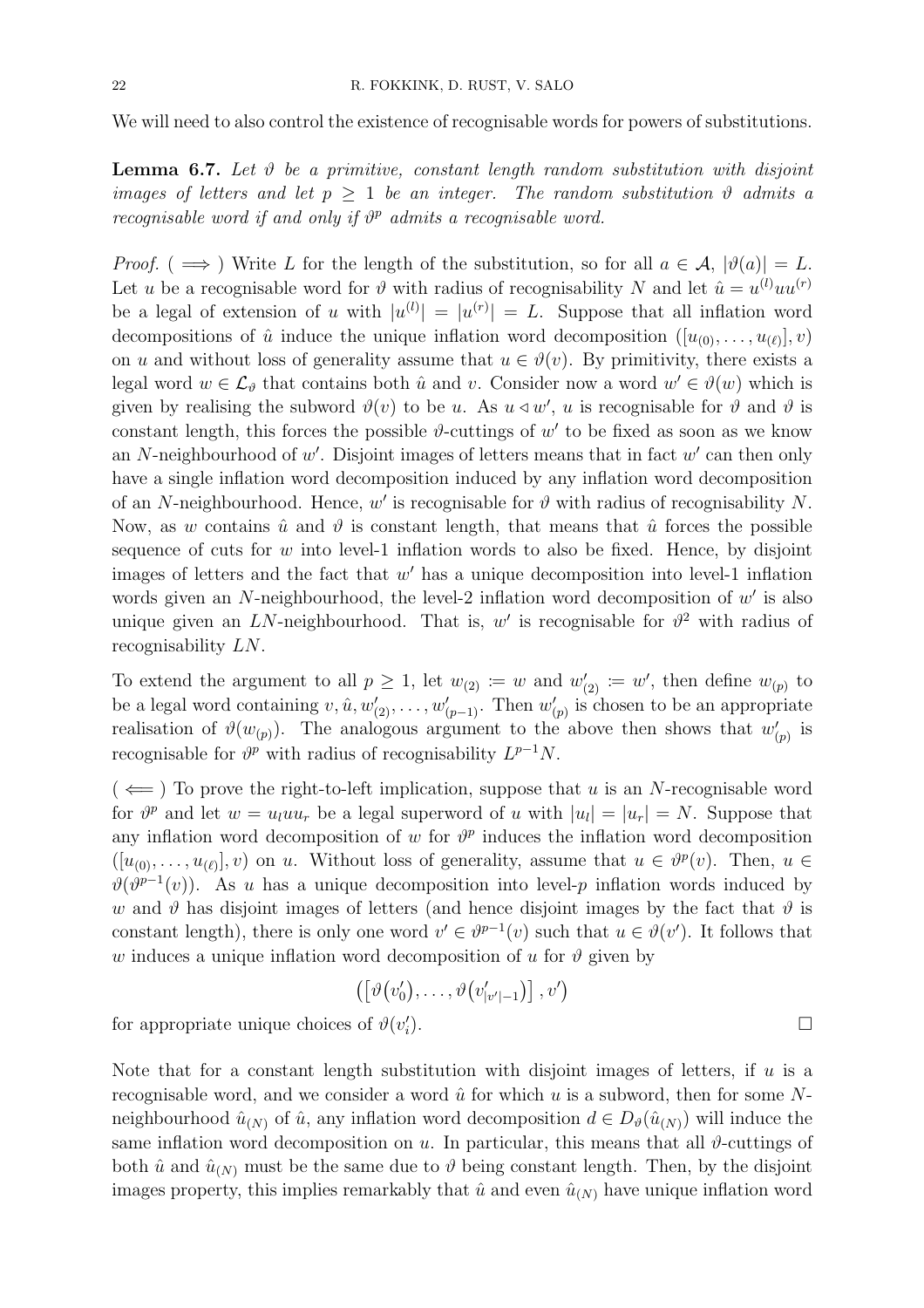decompositions. More precisely, we have shown that if  $u$  is recognisable with radius of recognisability  $N$ , then all superwords of  $u$  are also recognisable with radius of recognisability N, and all sufficiently long superwords (say  $w = u^{(l)}uu^{(r)}$  with  $|u^{(l)}|, |u^{(r)}| \ge N$ ) are recognisable with radius of recognisability 0.

<span id="page-22-0"></span>**Lemma 6.8.** Let  $\vartheta$  be a constant length random substitution with disjoint images of letters. Let  $u \in \mathcal{L}_{\vartheta}$  be a subword of  $w = u^{(l)}uu^{(r)} \in \mathcal{L}_{\vartheta}$ . If u is N-recognisable, then w is *N*-recognisable. Further, if  $|u^{(l)}|, |u^{(r)}| \ge N$ , then w is 0-recognisable.

This will be used for the main results in this section.

The following technical Lemma will also be needed, allowing us to use a general markerbased method for building automorphisms.

<span id="page-22-1"></span>**Lemma 6.9.** Let  $\vartheta$  be a non-degenerate, constant length, primitive, compatible random substitution with disjoint images of letters. If  $\vartheta$  admits a recognisable word, then for some power  $p \geq 1$ ,  $\vartheta^p$  admits a recognisable word u such that there is an increasing sequence of lengths  $(n_k)_{k>1}$  whereby the sets

$$
V_k \coloneqq \{ v \mid |v| = n_k, |uvu|_u = 2, uvu \in \mathcal{L}_{\vartheta} \}
$$

contain at least k words that share a common unique root.

*Proof.* Let u be a recognisable word. Let p be large enough so that  $\#\theta^p(a) \geq 2$  for all  $a \in \mathcal{A}$  and such that  $u \blacktriangleleft \vartheta^p(a)$  for some  $a \in \mathcal{A}$ . Let  $a \in \mathcal{A}$  be a fixed letter of the alphabet and choose  $u_1(a), u_2(a) \in \vartheta^p(a)$  such that  $u \triangleleft u_1(a)$ . For every other letter  $b \in \mathcal{A} \setminus \{a\}$ , choose a single word  $u(b)$ . Now define a new random substitution  $\vartheta' : A \to S$  by  $\vartheta'(a) = \{u_1(a), u_2(a)\}\$ and  $\vartheta'(b) = \{u(b)\}\$ for all  $b \neq a$ . By construction,  $X_{\vartheta'}$  is a non-empty, closed, invariant subspace of  $X_{\vartheta}$ . In order to see that  $X_{\vartheta'}$  is a proper subset of  $X_{\vartheta}$ , note that Gohlke [\[12\]](#page-27-8) showed that the topological entropy h of a compatible random substitution with the 'disjoint set condition' is given by a formula just in terms of the associated substitution matrix  $M_{\vartheta}$  and the vector  $\mathbf{q} := (\#\vartheta(a_i))_{a_i \in \mathcal{A}}$ which is monotonically increasing in the entries of  $q$ . In particular, a constant length random substitution with disjoint images of letters satisfies the disjoint set condition, and so it can easily be shown from Gohlke's formula that  $h(X_{\vartheta'}) < h(X_{\vartheta})$  and so  $X_{\vartheta'} \subsetneq X_{\vartheta}$ .

We may now, without loss of generality, assume that  $p = 1$ . Let  $v \in \mathcal{L}_{\vartheta}$  be some legal word which does not appear in the language of  $\vartheta'$ . It was shown by Rust and Spindeler [\[25\]](#page-28-1) that  $X_{\vartheta}$  contains a point x with a dense orbit. Both the recognisable word u and the word v appear as subwords of x and so there exists some legal word  $\hat{u}$  which contains both u and v as subwords. In particular,  $\hat{u}$  is both recognisable by Lemma [6.8](#page-22-0) and does not appear in the language of  $\vartheta'$ . For a given k, let  $w_k \in \mathcal{L}_{\vartheta'}$  be a word sufficiently longer than the word  $\hat{u}$  and containing many more than k appearances of the inflation word  $u_1(a)$ . By the denseness of the orbit of x, there exists a  $\vartheta$ -legal word of the form  $y_k = \hat{u} \Box w_k \Box \hat{u}$  such that  $|y_k|_{\hat{u}} = 2$ . Let  $n_k \coloneqq |y_k| - 2|\hat{u}|$ .

As  $w_k$  has many more than k appearances of the inflation word  $u_1(a)$ , there are at least  $2<sup>k</sup>$  possible inflation word replacements which can be performed on  $w<sub>k</sub>$ , replacing a subset of the  $u_1(a)$ s with  $u_2(a)$ s, to produce a new word  $w'_k$ . As these replacements are also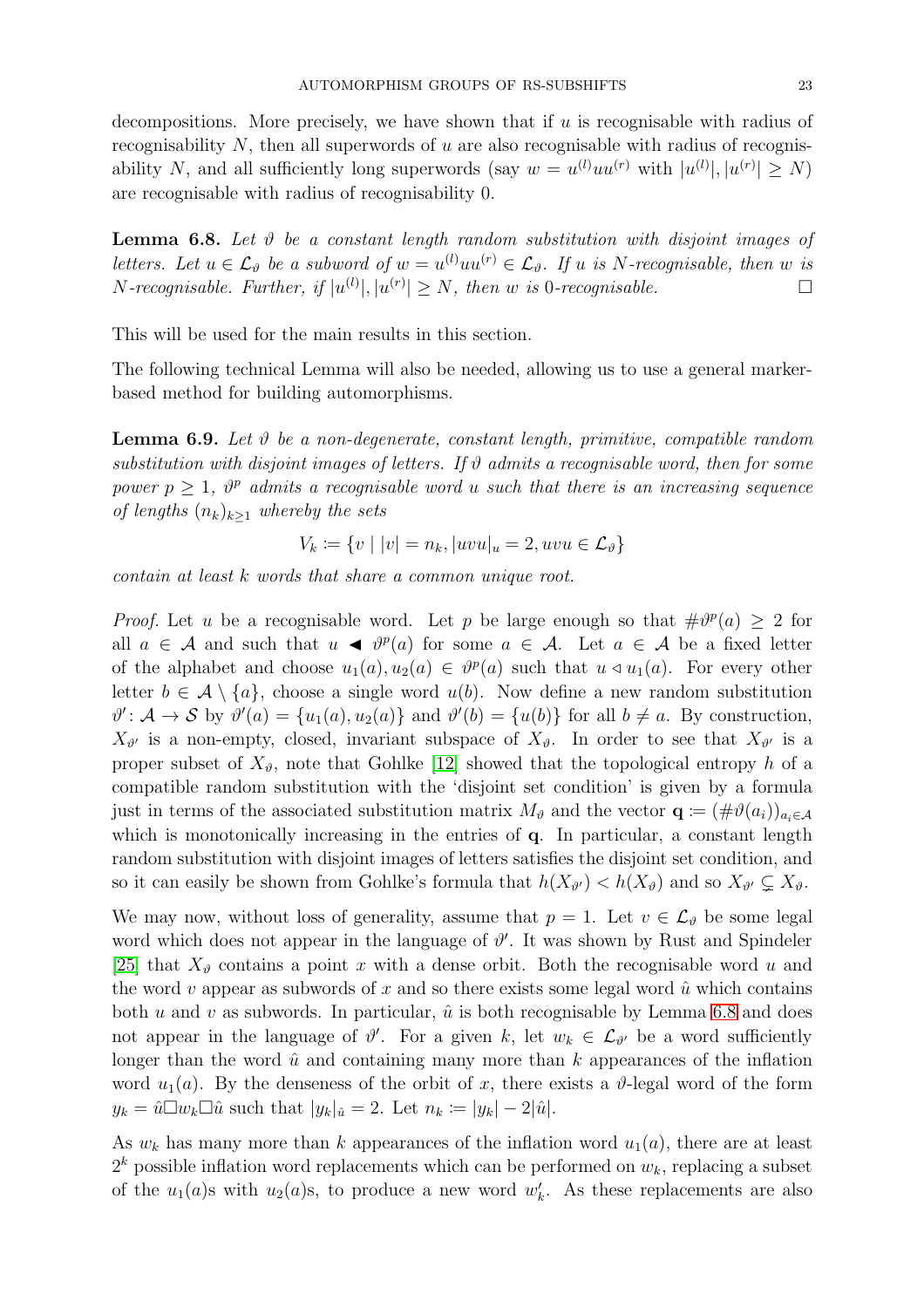legal replacements for  $\vartheta$ , the same replacements in  $y_k$  will still produce an element  $y'_k$  of  $\mathcal{L}_{\vartheta}$ . Further, because  $w_k$  is sufficiently long, such a set of inflation word replacements can be performed at least a distance  $|\hat{u}|$  away from the boundaries between the subword  $w_k$  and the unknown blocks  $\Box$  in  $y_k$ . As such, sufficiently many replacements can be performed with no new appearances of  $\hat{u}$  being introduced into the new words  $y'_k$  because the modified subword  $w'_k$  is  $\vartheta'$ -legal. It follows that  $|y'_k|_{\hat{u}} = 2$  for sufficiently many new words  $y'_k$  that are obtained from  $y_k$  by an inflation word replacement of this kind. Also, for each of these words  $y'_k$ ,  $|y'_k| - 2|\hat{u}| = n_k$  by compatibility of  $\vartheta$ , as required.

In order to make up for the fact that we do not have full recognisability of the random substitution, we will use the word  $u$  constructed in Lemma [6.9](#page-22-1) as a 'marker' between which we are allowed to apply inflation word replacements. Further, as we can control the distances between these gaps, thanks to the fact that the words in the sets  $V_k$  all have the same length  $n_k$ , it means that such inflation word replacements are applied at mutually distinct locations in an element  $x \in X_{\vartheta}$ , and so commute with one another. This allows us to mimic the classic marker-based argument introduced by Hedlund [\[17\]](#page-27-1) and generalised by Boyle–Lind–Rudolph [\[5\]](#page-27-0) in order to embed an arbitrary countable direct sum of finite groups into the automorphism group  $Aut(X_{\theta})$  when the random substitution is not necessarily recognisable but is constant length, has disjoint images and admits a recognisable word (as the random period doubling substitution does).

<span id="page-23-0"></span>**Theorem 6.10.** Let  $\vartheta$  be a non-degenerate, constant length, primitive, compatible random substitution with disjoint images of letters and which admits at least one recognisable word u. Let G be a countable direct sum of finite groups. The group G embeds into the automorphism group  $\text{Aut}(X_{\vartheta}).$ 

*Proof.* Let  $p \ge 1$  and  $u \in \mathcal{L}_{\vartheta}$  be such that u is recognisable with respect to  $\vartheta^p$  and there is an increasing sequence of lengths  $(n_k)_{k\geq 1}$  whereby the sets

$$
V_k \coloneqq \{ v \mid |v| = n_k, |uvu|_u = 2, uvu \in \mathcal{L}_{\vartheta} \}
$$

contain at least k words that share a common unique root, as guaranteed to exist by Lemma [6.9.](#page-22-1) Let  $k \geq 1$  be given. Our goal is to show that the symmetric group  $S_k$ embeds into  $Aut(X_{\vartheta}).$ 

Let  $v_1, \ldots, v_k$  be k elements in the set  $V_k$ . For a permutation  $\pi \in S_k$ , we define an automorphism  $f_{\pi}: X_{\vartheta} \to X_{\vartheta}$  by mapping an element  $x \in X_{\vartheta}$  to an inflation word replacement  $f_{\pi}(x)$  given by replacing any occurrence of  $uv_iu$  in x with the word  $uv_{\pi(i)}u$ . The map  $f_{\pi}$ is well-defined, as the recognisable word u only appears as a subword of  $uv_ku$  as a prefix and suffix, and nowhere else. Hence, no two words  $uv_ku$  and  $uv_\ell u$  can overlap in x except as a prefix-suffix pair. As  $u$  remains unchanged under the map, there is no ambiguity in where inflation words are being replaced. As  $f_{\pi}$  is defined locally, it is continuous, and shift-invariant. It is clear that  $f_{\pi} \circ f_{\pi^{-1}} = f_{\pi^{-1}} \circ f_{\pi} = \mathrm{Id}_{X_{\vartheta}}$  and so  $f_{\pi}$  is an automorphism. Likewise, the map  $S_k \to \text{Aut}(X_{\vartheta})$ :  $\pi \mapsto f_{\pi}$  is a homomorphism, and as  $v_k = v_{\pi(k)}$  for all k if and only if  $\pi = e$ , this mapping is also an embedding.

Write  $H_k = \{f_\pi \mid \pi \in S_k\}$ . We note, by construction, that if  $k \neq \ell$ , then  $n_k \neq n_\ell$  and so if  $f_{\pi} \in H_k$  and  $f_{\rho} \in H_{\ell}$ , then  $[f_{\pi}, f_{\rho}] = \mathrm{Id}_{X_{\vartheta}}$ . That is, if  $k \neq \ell$ , then automorphisms in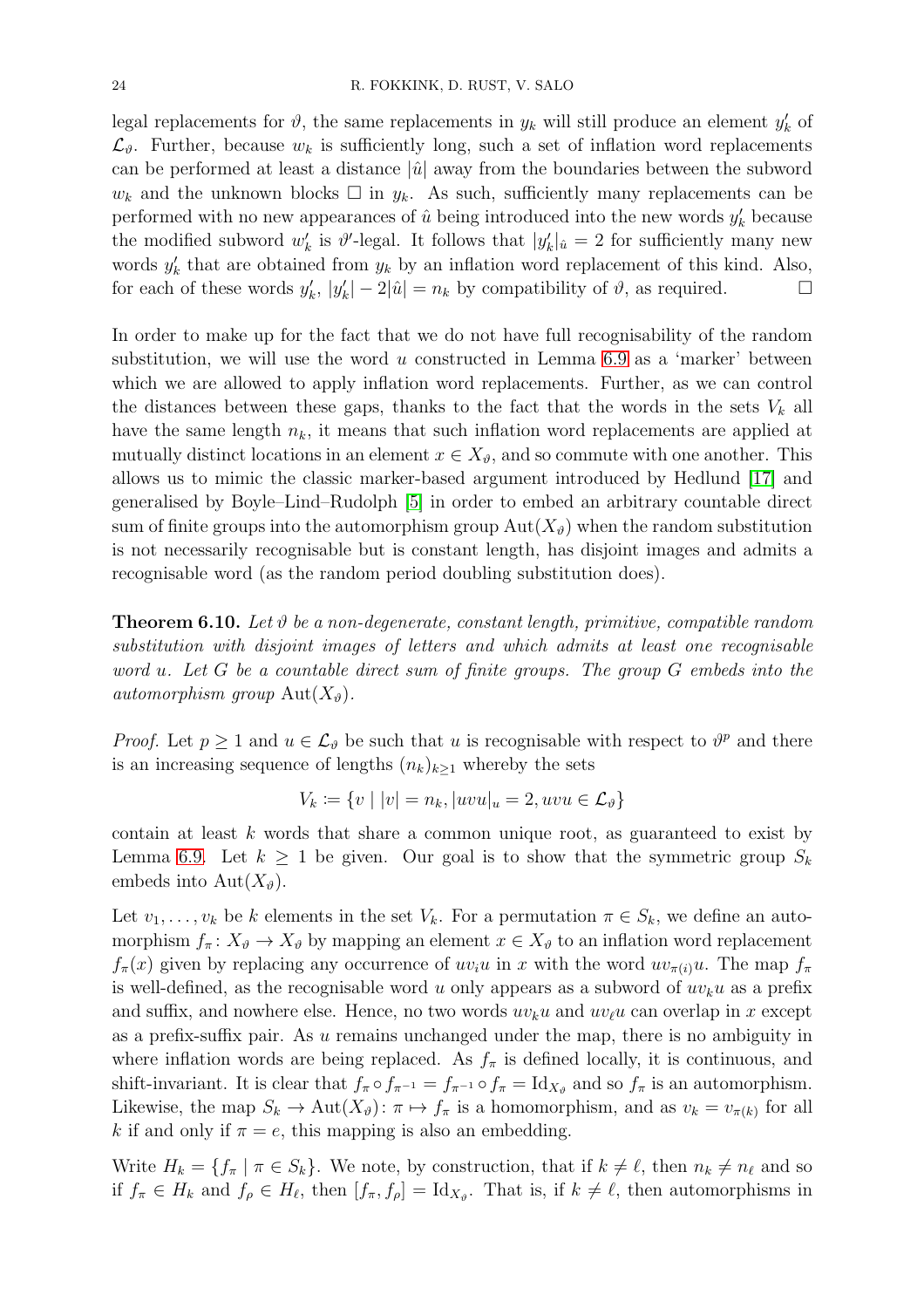$H_k$  commute with automorphisms in  $H_\ell$ . So  $\bigoplus_{k=1}^\infty H_k$  is a subgroup of  $\text{Aut}(X_\vartheta)$ . Hence, by Cayley's theorem, G embeds into  $\text{Aut}(X_{\vartheta})$  because  $\bigoplus_{k=1}^{\infty} H_k$  does.

A similar marker-based technique, again in the style of Hedlund and Boyle–Lind–Rudolph, can be used to show that the free product  $(\mathbb{Z}/2\mathbb{Z})^{*k}$  of k involutions also embeds into Aut $(X_{\vartheta})$ , and hence any free group  $F_k$  on  $k \geq 1$  generators, and the free group  $F_{\omega}$  on countably many generators. We omit this proof, as the method is now well-established.

<span id="page-24-1"></span>**Theorem 6.11.** Let  $\vartheta$  be a constant length, primitive, compatible random substitution which admits at least one recognisable word u. Let  $k \geq 1$  and let  $G = (\mathbb{Z}/2\mathbb{Z})^{*k}$ . The group G embeds into the automorphism group  $\text{Aut}(X_{\vartheta}).$ 

In fact, the marker method can be generalised to show that the automorphism group Aut $(X_n)$  of any full shift embeds into Aut $(X_n)$  when the conditions on  $\vartheta$  in Theorem [6.10](#page-23-0) are satisfied. Theorems [6.10](#page-23-0) and [6.11](#page-24-1) are then simple corollaries of this stronger embedding result.

The idea is that for  $v_0, v_1 \in V_2$ , we use  $uv_iu$  as a marker to code elements of the full 2-shift over the symbols  $\{0, 1\}$ . As the words  $uv_iu$  appear with uniformly bounded gaps in some element  $x \in X_{\vartheta}$ , then an automorphism on the 2-shift induces a local map on the coding words  $v_i$ .

The tricky thing is what one then does for elements that do not have the words  $uv_iu$ appearing with uniformly bounded gaps. What does one do when reaching the 'end' of a run of  $uv_i$ us that is followed by a large gap before the next occurrence (if any)? To get around this difficulty, we use a slightly more involved encoding of a full shift which carries two bits of information, rather than one. The induced action of an automorphism on a full shift then acts on the 'top' bit of information as usual, but on the 'bottom' bit of information in reverse. At the end of a run, you then 'wrap' this action around. This idea is sometimes referred to as the conveyor belt method [\[28\]](#page-28-8).

<span id="page-24-0"></span>**Theorem 6.12.** Let  $\vartheta$  be a constant length, primitive, compatible random substitution that admits at least one recognisable word u. Then  $\text{Aut}(X_{\vartheta})$  contains the automorphism group  $\text{Aut}(X_2)$  of the full 2-shift  $X_2$ .

*Proof.* By Lemma [6.9,](#page-22-1) and replacing  $\vartheta$  with a power if necessary, there exists a word  $u \in \mathcal{L}_{\vartheta}$  such that u is recognisable with respect to  $\vartheta$  and there is a length  $n_4$  whereby the set

$$
V_4 = \{v \mid |v| = n_4, |uvu|_u = 2, uvu \in \mathcal{L}_{\vartheta}\}
$$

contains at least 4 words that share a common unique root. Label four of these words  $v_0^0, v_1^0, v_0^1, v_1^1$ . In this coding, we think of the superscript as referring to the 'top track', and the subscript as being the 'bottom track' of a conveyor belt.

As  $X_{\vartheta}$  has uniformly bounded gaps between letters, let  $\hat{N} \geq 1$  be such that every legal word in  $\mathcal{L}_{\vartheta}$  contains at least two copies of the letter a. Let  $p \geq 1$  be such that  $uv_i^j u \blacktriangleleft v^p(a)$ for all  $(i, j) \in \{0, 1\}^2$ . Let  $N = L^p \hat{N}$ . Then, by taking all realisations of  $\vartheta^p(a)$  to contain  $uv_0^0u$ , there exists an element  $x_\infty \in X_\vartheta$  such that every subword  $w \triangleleft x_\infty$  of length at least  $|w| \geq N$  contains two copies of  $uv_0^0u$ .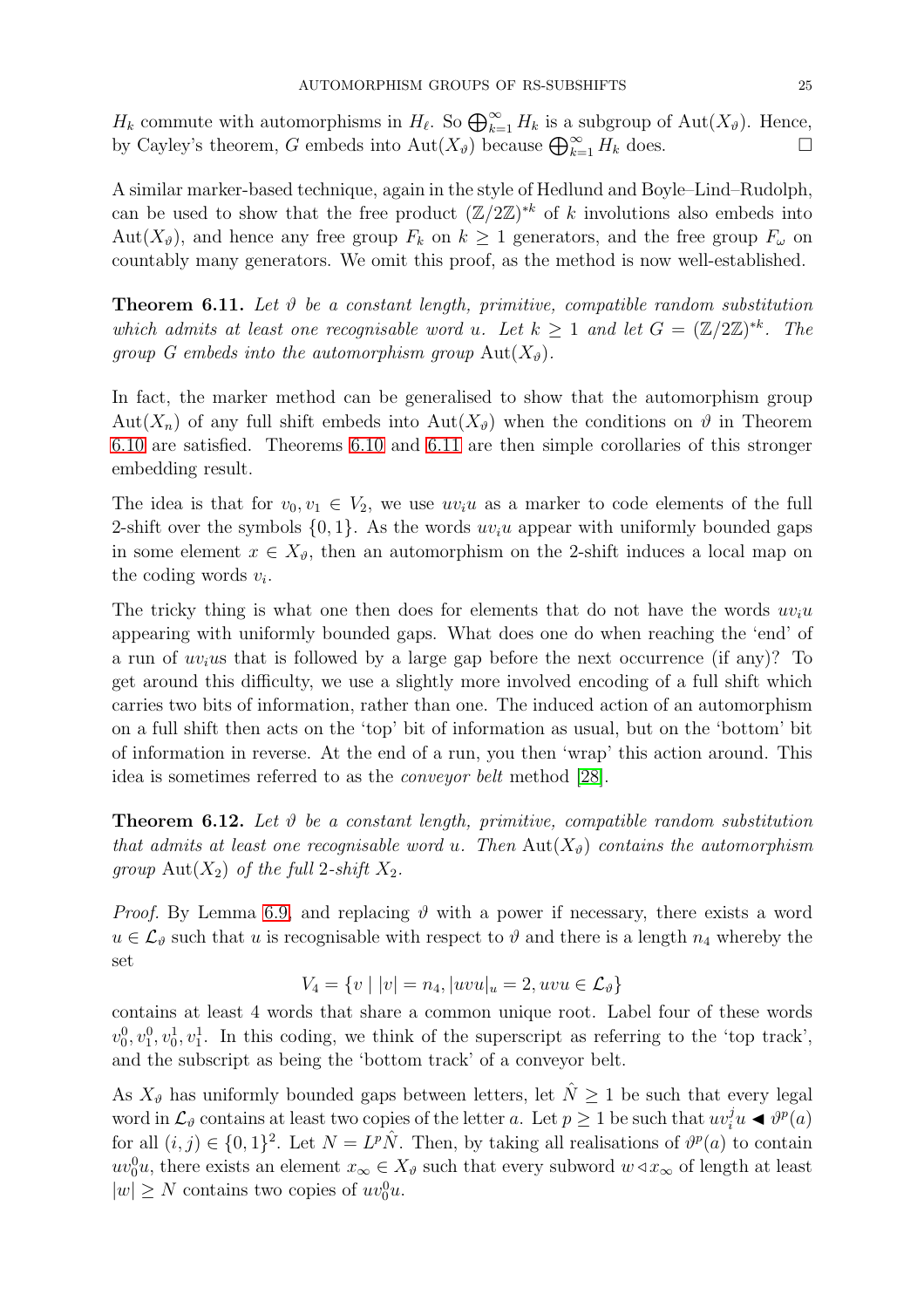For  $x \in X_{\vartheta}$ , write

$$
x = \cdots \blacksquare uv_{i(n)}^{j(-n)} u \square \cdots \square uv_{i(1)}^{j(-1)} u \square uv_{i(0)}^{j(0)} u \square uv_{i(-1)}^{j(1)} u \square \cdots \square uv_{i(-m)}^{j(m)} u \blacksquare \cdots ,
$$

where  $\Box$  represents a word such that  $u\Box u$  contains no appearances of a word  $uv_i^j u$  with  $(i, j) \in \{0, 1\}^2$  with length  $|\Box| \leq N$ , and  $\blacksquare$  represents a word such that  $u \blacksquare u$  contains no appearance of a word  $uv_i^j u$  with  $(i, j) \in \{0, 1\}^2$  with length  $|\blacksquare| > N$ . Note that  $\blacksquare$ can possible be a left(right)-infinite word. Notice that the indices  $i$  of the bottom track are reversed. For ease of notation, we will suppress the markers  $u$  in this representation, being absorbed into a neighbouring  $\Box$  or  $\blacksquare$ , and so write

$$
x = \cdots \blacksquare v_{i(n)}^{j(-n)} \square \cdots \square v_{i(1)}^{j(-1)} \square v_{i(0)}^{j(0)} \square v_{i(-1)}^{j(1)} \square \cdots \square v_{i(-m)}^{j(m)} \blacksquare \cdots
$$

Let  $X_2$  be the full 2-shift. Let  $\alpha$  be an automorphism of the full 2-shift  $X_2$ . We define an automorphism  $f_{\alpha} : X_{\vartheta} \to X_{\vartheta}$  on x in the following way.

If x contains no  $\blacksquare$ , then

$$
f_{\alpha}(x) \coloneqq \cdots \square v_{\alpha(i)(2)}^{\alpha(j)(-2)} \square v_{\alpha(i)(1)}^{\alpha(j)(-1)} \square v_{\alpha(i)(0)}^{\alpha(j)(0)} \square v_{\alpha(i)(-1)}^{\alpha(j)(1)} \square v_{\alpha(i)(-2)}^{\alpha(j)(2)} \square \cdots,
$$

where i and j are considered as elements of the full 2-shift  $X_2$ . So we have applied  $\alpha$  to the top indices of the  $v_i^j$  $i$  and also to the bottom indices of  $v_i^j$  but where the sequence i is in reverse.

If x contains a  $\blacksquare$ , then near this position, write

$$
x = \cdots v_{i(2)}^{i(-3)} \square v_{i(1)}^{i(-2)} \square v_{i(0)}^{i(-1)} \blacksquare v_{j(-1)}^{j(0)} \square v_{j(-2)}^{j(1)} \square v_{j(-3)}^{j(2)} \square \cdots,
$$

where  $i$  and  $j$  are considered as elements of the full 2-shift that have been 'wrapped over' when they get near a  $\blacksquare$ . Then we define

$$
f_{\alpha}(x) \coloneqq \cdots v_{\alpha(i)(2)}^{\alpha(i)(-3)} \square v_{\alpha(i)(1)}^{\alpha(i)(-2)} \square v_{\alpha(i)(0)}^{\alpha(i)(-1)} \blacksquare v_{\alpha(j)(-1)}^{\alpha(j)(0)} \square v_{\alpha(j)(-2)}^{\alpha(j)(1)} \square v_{\alpha(j)(-3)}^{\alpha(j)(2)} \square \cdots
$$

Between two appearances of  $\blacksquare$ , the indices of the  $v_i^j$  $i$  act like the coding of a periodic element of  $X_2$  wrapped around in a circle.

As everything is locally defined,  $f_{\alpha}$  is well-defined, continuous and commutes with the shift action. It is also clear that  $f_{\alpha^{-1}} = f_{\alpha}^{-1}$  and  $f_{\alpha \circ \beta} = f_{\alpha} \circ f_{\beta}$ , and so  $f_{\alpha}$  is an automorphism. It remains to check that the map  $\alpha \mapsto f_{\alpha}$  is faithful.

Let  $\alpha$  be non-trivial. So there exists an element  $j \in X_2$  such that  $\alpha(j) \neq j$ . Take an element  $x \in X_{\vartheta}$  with no appearances of a  $\blacksquare$  with the form

$$
x = \cdots \Box v_{\alpha(j)(2)}^{\alpha(j)(-2)} \Box v_{\alpha(j)(1)}^{\alpha(j)(-1)} \Box v_{\alpha(j)(0)}^{\alpha(j)(0)} \Box v_{\alpha(j)(-1)}^{\alpha(j)(1)} \Box v_{\alpha(j)(-2)}^{\alpha(j)(2)} \Box \cdots,
$$

which exists because the element  $x_{\infty}$  constructed above exists (just replace the appearances of  $v_0^0$  with a corresponding  $v_{-n}^n$ ). By construction,  $f_\alpha(x) \neq x$  and so  $f_\alpha$  is non-trivial. Hence the map  $\alpha \mapsto f_{\alpha}$  is faithful and so Aut( $X_2$ ) embeds in Aut( $X_{\vartheta}$ ).

Corollary 6.13. Let  $\vartheta: a \mapsto \{ab, ba\}, b \mapsto \{aa\}$  be the random period doubling substitution and let  $X_{\vartheta}$  be its RS-subshift. The automorphism group  $Aut(X_{\vartheta})$  contains the automorphism group  $\text{Aut}(X_2)$  of the full 2-shift  $X_2$ .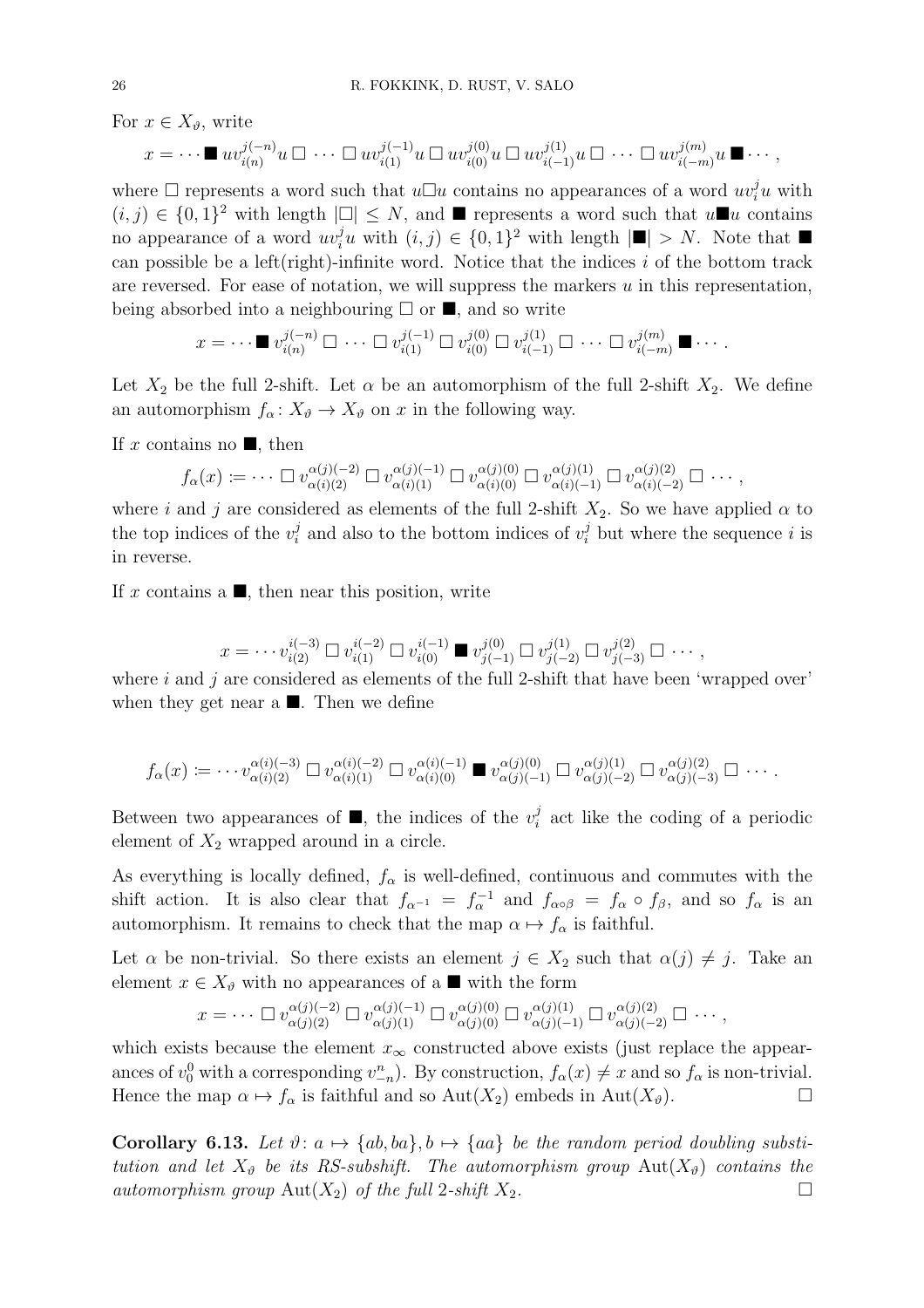6.2. Open Questions. We have only provided here a first investigation of these intricate automorphism groups and their interplay with the particular properties of the defining random substitution. There is still much to be understood about the subgroup structure and other open questions.

While the random period doubling substitution admits periodic elements in its subshift, not all of the random substitutions satisfying the conditions of Theorem [6.12](#page-24-0) have periodic points. Therefore, it is an open question as to whether these RS-subshifts have residually finite automorphism groups when they are aperiodic and non-recognisable.

For example, consider the random substitution  $\vartheta: a \mapsto \{abaa, aaba\}, b \mapsto \{abab, baba\}.$ It is constant length, primitive, compatible and admits the recognisable word aaaa. It is not recognisable because the two marginal substitutions  $\theta_1 : a \mapsto abaa, b \mapsto abab$  and  $\theta_2: a \mapsto aaba, b \mapsto baba$  are conjugate  $((aba)^{-1}\theta_1(aba) = \theta_2)$ , and therefore their biinfinite fixed points are the same up to a shift, hence admit two preimages. Nevertheless,  $X_{\vartheta}$  is aperiodic, which can be seen by verifying the criterion given in [\[24,](#page-28-2) Corollary 36], as every element of  $X_{\vartheta}$  must contain at least one of *aaab*, *baaa*, *abba* or *baab* as a subword. We therefore do not currently know if  $Aut(X_{\eta})$  is residually finite or not. Most likely the existence of a recognisable word is still enough for the automorphism group to contain an infinite simple subgroup. So, as well as the above, we ask the following more general question.

<span id="page-26-0"></span>Question 6.14. Does there exist a primitive, compatible, non-recognisable random substitution  $\vartheta$  whose subshift is aperiodic but whose automorphism group (i) is residually finite, (ii) does not contain an infinite simple subgroup?

An example satisfying Question [6.14](#page-26-0) would be interesting, as we do not yet have any examples of random substitutions whose subshifts can be differentiated up to topological conjugacy by comparing their automorphism groups, other than by using much simpler invariants such as the existence of periodic points. Perhaps, when  $\vartheta$  is recognisable, the shuffle group  $\Gamma$  is a good candidate for differentiating pairs of examples, as we have a much better understanding of the structure of Γ.

Question 6.15. Is Γ (or a characteristic property of Γ such as some notion of asymptotic growth rate) an invariant of topological conjugacy for  $X_{\vartheta}$ ? Is the growth rate of Γ related to the topological entropy  $h_{\text{top}}(X_{\vartheta})$ ?

This gives rise to the more philosophical question:

Question 6.16. How good is  $Aut(X_{\vartheta})$  at classifying RS-subshifts?

As far as more general properties of the automorphism group are concerned, natural questions that we have not yet explored include whether  $Aut(X_{\vartheta})$  is finitely generated, whether Ryan's Theorem holds for  $Aut(X_{\vartheta})$ , and whether the shift can admit finite roots.

Question 6.17. Under what conditions is  $Aut(X_{\vartheta})$  finitely generated.

Question 6.18. Is the center  $Z(\text{Aut}(X_{\vartheta}))$  always generated by the shift  $\sigma$ ?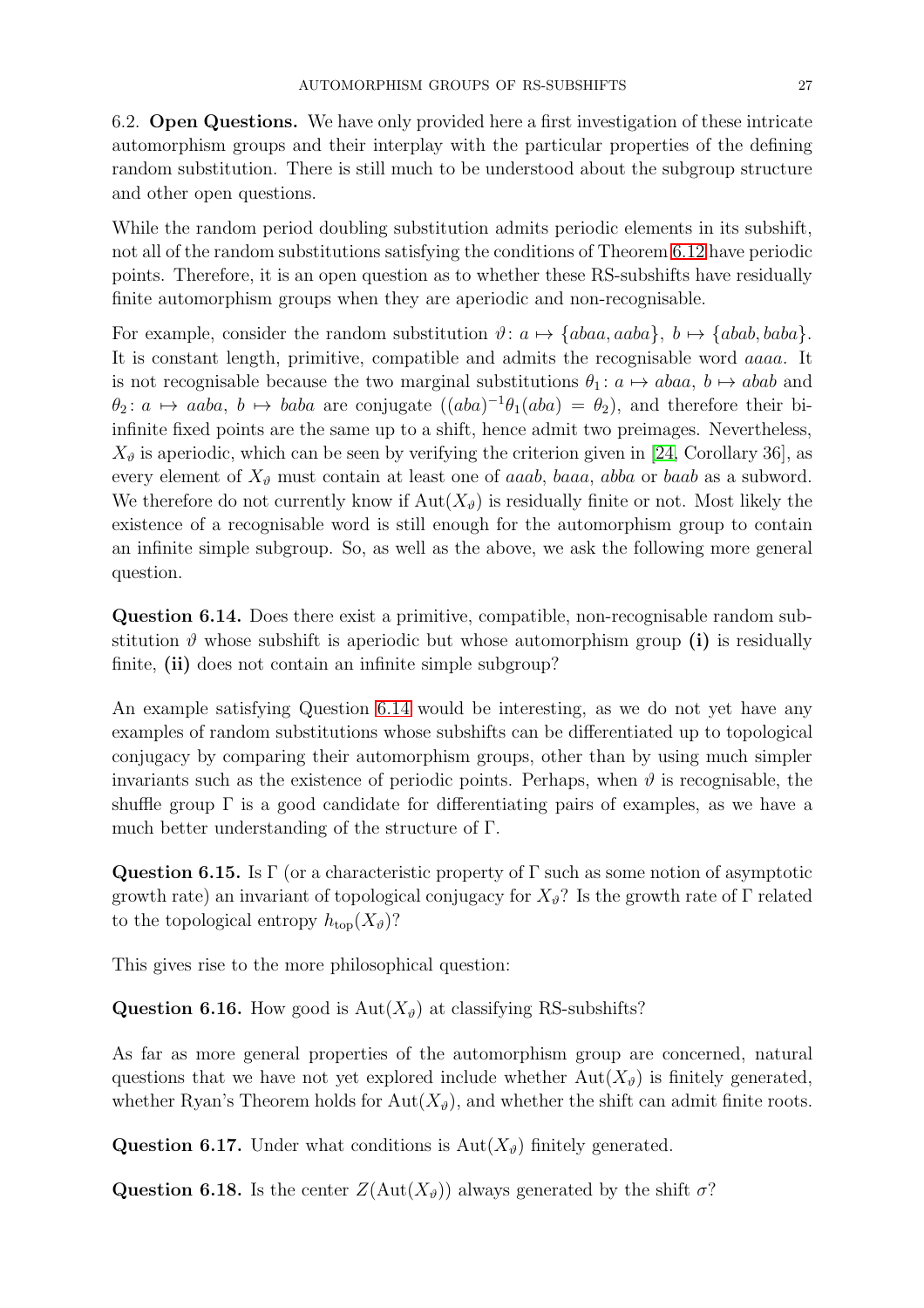Question 6.19. In Aut $(X_{\vartheta})$ , can the shift map  $\sigma$  have a finite root? That is, does there exist  $f \in \text{Aut}(X_{\vartheta})$  and  $n \geq 2$  such that  $f^n = \sigma$ ?

## **ACKNOWLEDGEMENT**

The authors would like to thank Raf Bocklandt, Philipp Gohlke, Neil Mañibo, Eden Miro, Samuel Petite and Scott Schmieding for helpful discussions. We are especially thankful to Scott Schmieding for alerting us to other examples of subshifts with automorphism groups containing an infinite simple subgroup. Dan Rust would like to acknowledge the support of the DFG via SFB1283/1 and the support of the Dutch Science Federation (NWO) through visitor grant 040.11.700.

#### **REFERENCES**

- <span id="page-27-16"></span><span id="page-27-7"></span>[1] R. C. Alperin, Free products as automorphisms of a shift of finite type, *unpublished note* (1988).
- <span id="page-27-15"></span>[2] M. Baake and U. Grimm, *Aperiodic Order. Volume 1: A Mathematical Invitation*, Vol. 149 of *Encyclopedia Math. Appl.*, Cambridge Univ. Press, 2013.
- <span id="page-27-13"></span>[3] M. Baake, J. A. G. Roberts, and R. Yassawi, Reversing and extended symmetries of shift spaces, *Discrete Contin. Dyn. Syst.* 38(2) (2018), 835–866.
- <span id="page-27-0"></span>[4] M. Baake, T. Spindeler, and N. Strungaru, Diffraction of compatible random substitutions in one dimension, *Indag. Math. (N.S.)* 29(4) (2018), 1031–1071.
- <span id="page-27-3"></span>[5] M. Boyle, D. Lind, and D. Rudolph, The automorphism group of a shift of finite type, *Trans. Amer. Math. Soc.* 306(1) (1988), 71–114.
- [6] Van Cyr and Bryna Kra, The automorphism group of a shift of linear growth: beyond transitivity, *Forum Math. Sigma* 3 (2015), e5, 27.
- <span id="page-27-5"></span><span id="page-27-4"></span>[7] Van Cyr and Bryna Kra, The automorphism group of a shift of subquadratic growth, *Proc. Amer. Math. Soc.* 144(2) (2016), 613–621.
- <span id="page-27-11"></span>[8] Sebasti´an Donoso, Fabien Durand, Alejandro Maass, and Samuel Petite, On automorphism groups of low complexity subshifts, *Ergodic Theory Dynam. Systems* 36(1) (2016), 64–95.
- [9] G. B. Escolano, E. D. P. Miro, and N. Ma˜nibo, Mixing properties and entropy bounds of a family of pisot random substitutions, *preprint, arxiv:2103.04866* (2021).
- <span id="page-27-19"></span>[10] N. P. Fogg, *Substitutions in Dynamics, Arithmetics and Combinatorics*, Vol. 1794 of *Lecture Notes in Math.*, Springer-Verlag, 2002.
- <span id="page-27-6"></span>[11] C. Godrèche and J. M. Luck, Quasiperiodicity and randomness in tilings of the plane, *J. Statist. Phys.* 55 (1989), 1–28.
- <span id="page-27-8"></span>[12] P. Gohlke, Inflation word entropy for semi-compatible random substitutions, *Monatsh. Math.* 192(1) (2020), 93–110.
- <span id="page-27-14"></span><span id="page-27-9"></span>[13] P. Gohlke, A. Mitchell, D. Rust, and T. Samuel, Measure theoretic entropy of random substitution subshifts, *preprint, arxiv:2105.11224* (2021).
- [14] P. Gohlke, D. Rust, and T. Spindeler, Shifts of finite type and random substitutions, *Discrete Contin. Dyn. Syst.* 39 (2019), 5085–5103.
- <span id="page-27-10"></span>[15] P. Gohlke and T. Spindeler, Ergodic frequency measures for random substitutions, *Studia Math.*  $255(3)$  (2020), 265-301.
- <span id="page-27-18"></span><span id="page-27-1"></span>[16] M. Hall, *The theory of groups*, Chelsea Publishing Co., New York, 1976.
- [17] G. A. Hedlund, Endomorphisms and automorphisms of the shift dynamical system, *Math. Systems Theory* 3 (1969), 320–375.
- <span id="page-27-2"></span>[18] K. H. Kim and F. W. Roush, On the automorphism groups of subshifts, *Pure Mathematics and Applications* 1(4) (1990), 203–230.
- <span id="page-27-17"></span>[19] N. V. Kroshko and V. I. Sushchansky, Direct limits of symmetric and alternating groups with strictly diagonal embeddings, *Arch. Math. (Basel)* 71(3) (1998), 173–182.
- <span id="page-27-12"></span>[20] E. D. P. Miro, D. Rust, L. Sadun, and G. Tadeo, Random substitution subshifts and topological mixing, *Israel Journal of Mathematics* (2022), in print.